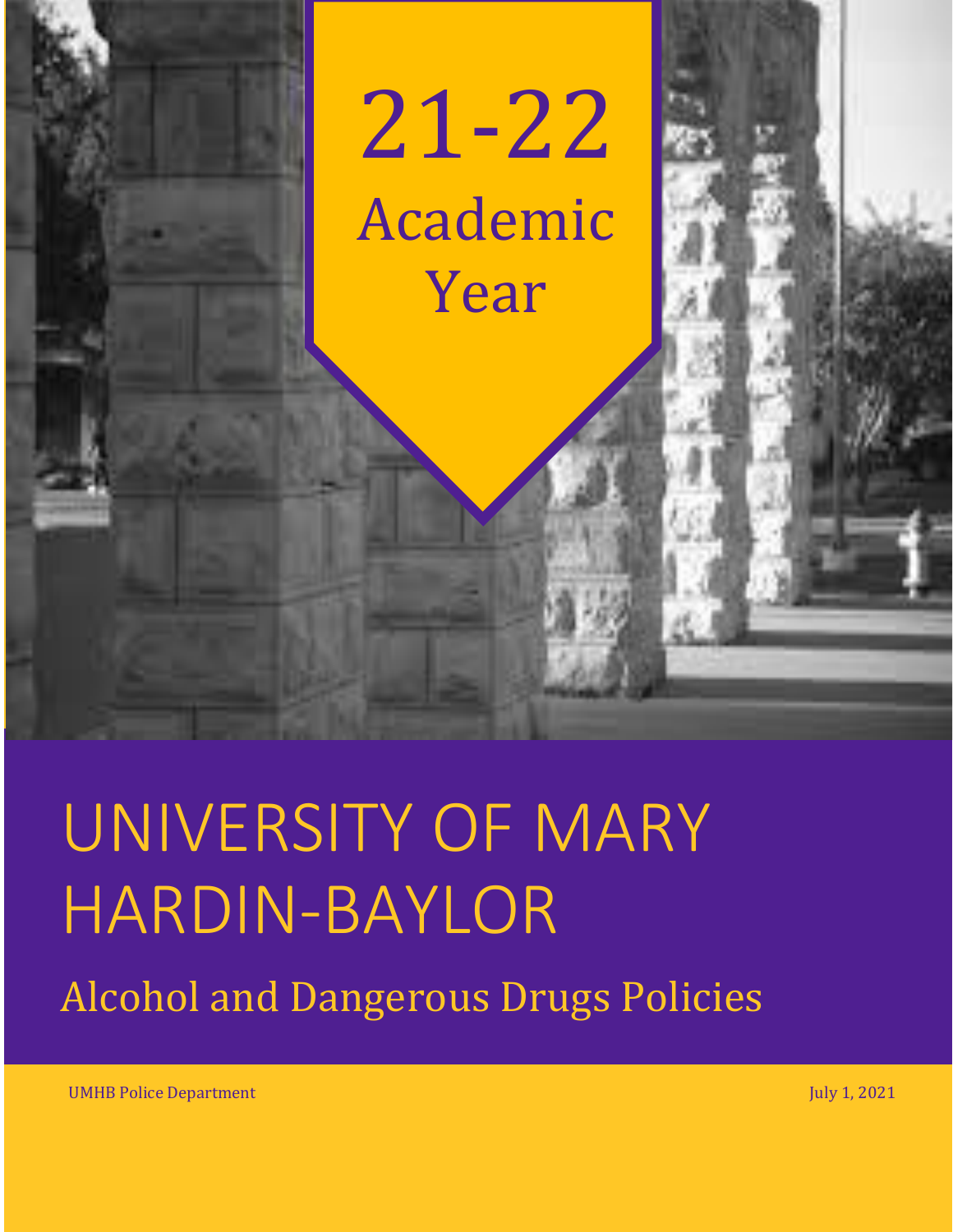The University of Mary Hardin-Baylor prohibits the lawful and unlawful possession, use or distribution of illicit drugs or alcohol by students and/or employees.

#### POLICY REGARDING ALCOHOL AND DRUG USE

#### Excerpts from UMHB Student Handbook [\(https://go.umhb.edu/students/student-handbook\)](https://go.umhb.edu/students/student-handbook).

The university is committed to the spiritual, mental, social, and emotional development of students and believes that growth in these areas is greatly impaired by mind-altering substances. Education and learning are especially impaired by alcohol abuse and other drug use. It is the goal of the university to provide an alcohol and drug-free environment in which to live, work, and learn, to discourage the use of alcohol and drugs and to promote sobriety. The UMHB community cares deeply about the health and safety of our students. Furthermore, UMHB recognizes the heightened dangers associated with alcohol and drug use. The consequences of life choices and decisions that students make extend far beyond the college experience.

Therefore, the possession, use, sale, purchase, manufacturing, or distribution of alcohol, illegal or controlled substances, mind or perception altering drugs, or the misuse of chemicals such as glues or solvents, is strictly prohibited on campus and at all University sponsored events and trips. Intoxication or impairment, on or off campus is a violation of the Student Standards of Conduct. Any student who engages in conduct that violates the UMHB Student Standards of Conduct or federal, state, or local laws is subject to discipline whether or not civil or criminal penalties are also imposed for such conduct.

If a student violates this policy, at a minimum, the university will impose a disciplinary penalty of disciplinary probation for a specified period of time. Other penalties that may be imposed include suspension from school, suspension of rights and privileges, payment for damage to or misappropriation of property, expulsion, or such other penalty deemed appropriate under the circumstances. The university reserves the right to require students to submit to an alcohol or drug test for reasonable cause and/or periodically after a violation of this policy has occurred.

The university may allow students under some circumstances to voluntarily submit an alcohol or drug test result from a drug testing facility approved by the university, in conjunction with a code of conduct review process. The Dean of Students will serve as the point of contact for this type of alcohol and drug testing, unless the testing is in conjunction with specific program requirements, as described in the next paragraph.

In addition to the University's Drug and Alcohol Policy, certain programs within the university have a drug and alcohol policy (which may include requirements for drug screening, testing for cause and/or random drug testing) applicable specifically to participants in that program. Information will be published and made available directly to program participants.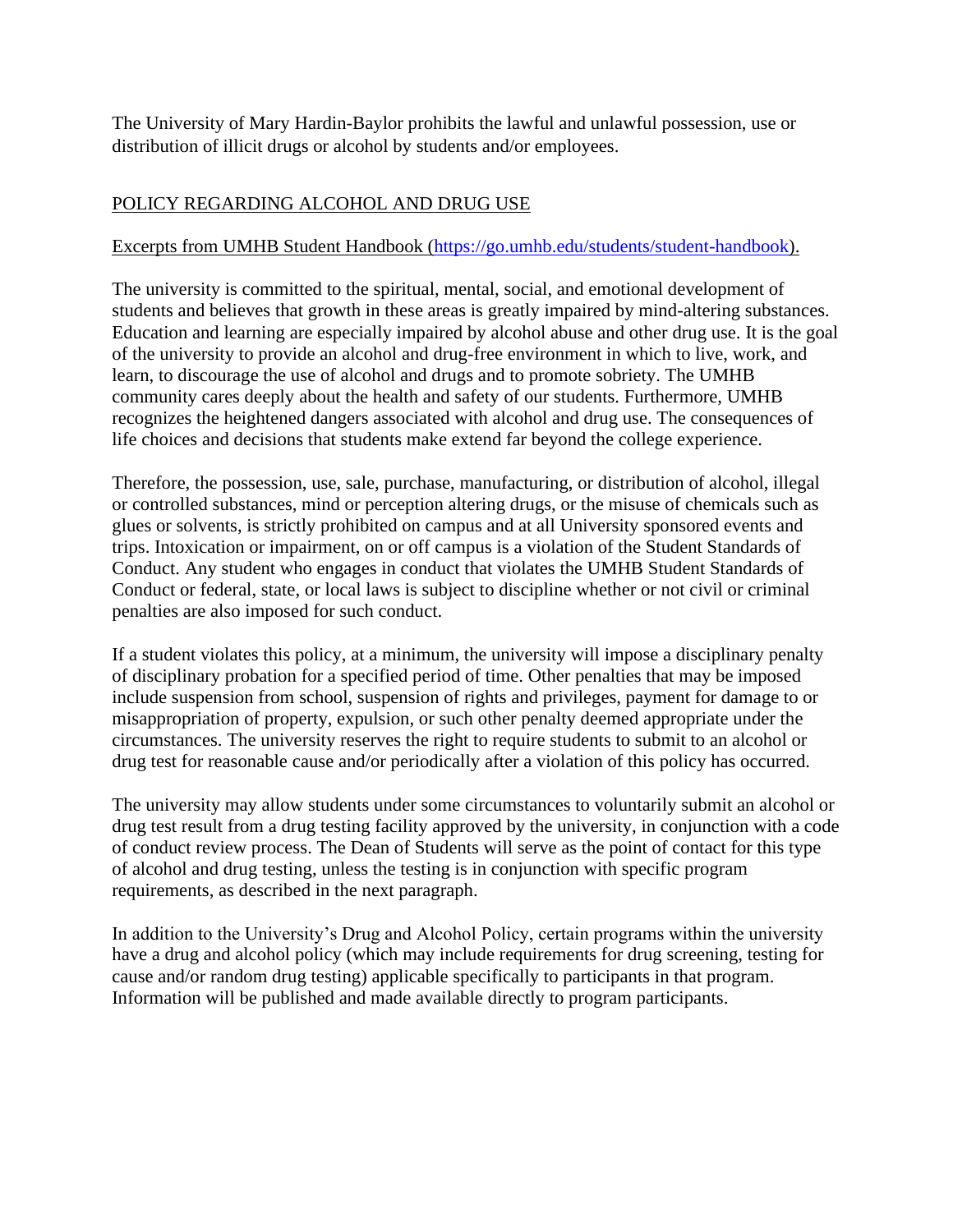The only exception to this policy is the lawful use of prescription medications by the person for whom the medication was intended, or the reasonable use of over-the-counter medications for their intended purpose. Exceptions to Disciplinary Action: In order to encourage students to seek medical attention if necessary, for themselves or other students and to promote students' safety, the university will not impose disciplinary sanctions for violation of the alcohol policy against a student who:

- 1. requested emergency medical assistance in response to the possible alcohol overdose of the student or another person;
- 2. was the first person to make the request for medical assistance; and
- 3. if the student requested emergency medical assistance for the possible alcohol overdose of another person, remained on the scene until the medical assistance arrived; and cooperated with medical assistance and law enforcement personnel.
- 4. If the student voluntarily reports a sexual assault to the university. (see Title IX section for more on this topic).

On and Off-Campus Conduct Students and employees are expected to comply with the university's policies that prohibit unlawful discrimination, including sexual harassment, gender harassment, sexual misconduct, sexual assault, and stalking, whether on or off campus. Any student who witnesses or experiences such conduct on campus or off-campus is encouraged to report the matter as described later in this section.

#### **PROHIBITIONS**

The University explicitly prohibits:

- 1. The use, possession, solicitation for, or sale of narcotics or other illegal drugs, alcohol, or prescription medication without a prescription for the person for whom the drug was intended on university premises or while performing an assignment, including travel.
- 2. Being impaired or under the influence of legal or illegal drugs or alcohol away from the university or customer premises, if such impairment or influence adversely affects the employee's work performance, the safety of the employee or of others, or puts at risk the university's reputation.
- 3. Possession, use, solicitation for, or sale of legal or illegal drugs or alcohol away from the university or customer premises, if such activity or involvement adversely affects the employee's work performance, the safety of the employee or of others, or puts at risk the university's reputation.
- 4. The presence of any detectable amount of prohibited substances in the employee's system while at work, while on the premises of the university or its customers, or while on university business. "Prohibited substances" include illegal drugs, alcohol, or prescription drugs not taken in accordance with a prescription given to the employee.
- 5. As a practical matter of enforcement and in order to prevent disagreements regarding violations of the alcohol policy and health hazards, empty alcoholic beverage containers are not permitted on campus. Such containers will result in employees being charged with an alcohol violation. An employee who uses or possesses a drug authorized by and in the manner prescribed by a licensed physician through a prescription specifically for that employee's use will not be considered to have violated this policy.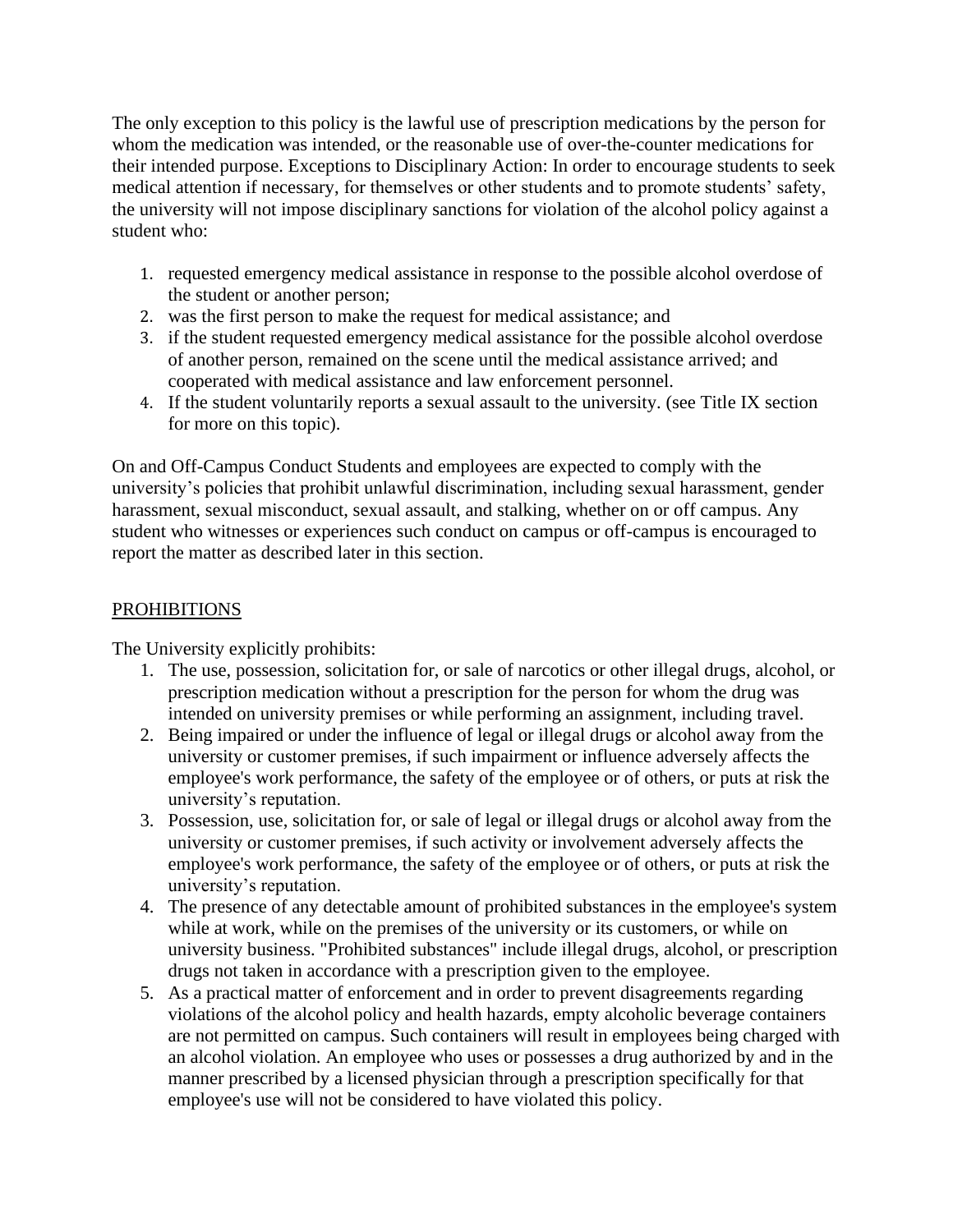#### INSPECTIONS OF STUDENT HOUSING

Members of the Residence Life staff or other UMHB employees, agents, and contractors authorized by the University will, at times, be required to enter a resident's room, apartment, or campus house, without prior notice for custodial or maintenance work, to handle emergencies, to check for health or fire hazards, to inspect for drugs, alcohol, or other contraband, or to otherwise ensure compliance with University rules and regulations. If it is necessary to enter a room, the staff member will knock first, but if there is no answer or the student does not open the door, entry with a key may be required. Residents should respond by opening the door when a staff member identifies him/herself.

The university reserves the right to remove, store and/or dispose of any prohibited item(s) found in a student's housing, belongings, or assigned storage. In most cases, the student will be required to remove the item. If contraband, such as weapons, alcohol, drugs, drug paraphernalia, or any item that could potentially present a danger to residents is found, university staff can remove or dispose of the item immediately.

#### INSPECTIONS OF MOTOR VEHICLES

By bringing a motor vehicle onto the university's private property, the operator of the vehicle consents for the university to inspect that motor vehicle, including the trunk and glove compartments, and to remove and dispose of, as appropriate, any items which are prohibited on campus including alcohol, drugs, or weapons.

GENERAL GUIDELINES FOR PARTICIPATING IN SOCIAL MEDIA SITES:

Internet services such as Twitter, Facebook, YouTube, Instagram, Google and others enable individuals to interact with an expansive universe of people and to connect with friends and family. While the university supports and encourages individual freedom of expression, it also has concerns about the safety and well-being of students, faculty, staff, and the University's image. What you post may affect your future. Postings by students on personal profiles, groups and chat rooms are often in the public domain and easily accessible by anyone including parents, potential employers, graduate school admissions officials, and even predators. Even after it has been deleted, information posted on a web site can sometimes be retrieved by persons with sufficient technical computer skills.

You are expected to monitor your own social media, and post (or retain, if sent to you by others) only information and images that appropriately represent the university and its Christian standards. You must promptly remove anything posted by someone else which violates this policy.

Educating and protecting students is a primary concern of the university. The following information was developed to provide you with some guidance as to what type of behavior is appropriate for your social media. These guidelines are not all inclusive; rather, they are intended to be used as a foundation for sound decision making.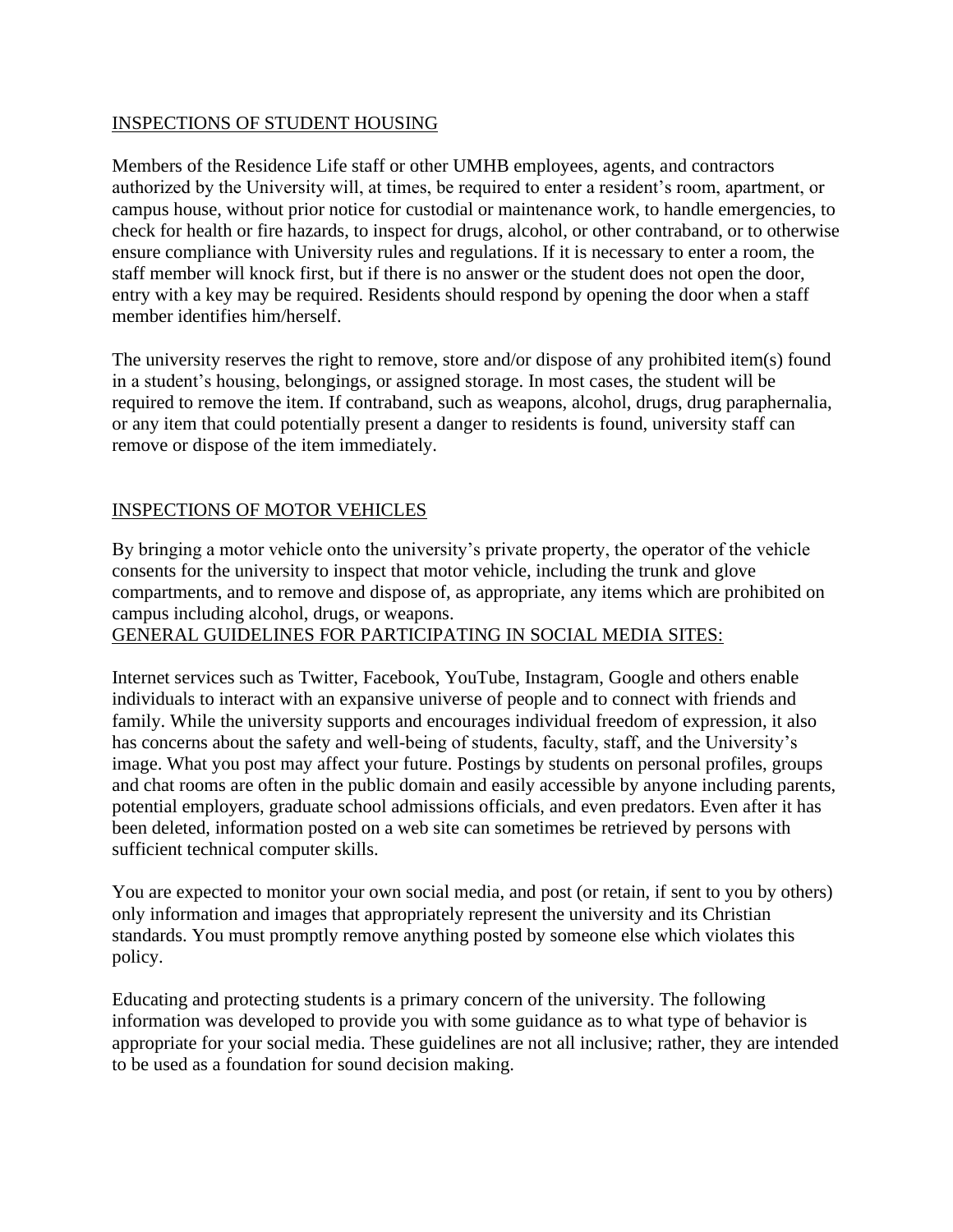General Guidelines for participating in social media sites:

- 1. Before participating in any online community, understand that anything posted online is often available to anyone in the world.
- 2. Do not post your home address, local address, phone number(s), birth date or other personal information (e.g., class schedule, social plans) as it could lead to unwanted attention, stalking, identity theft, etc.
- 3. Set your security settings so that only individuals known to you can view your profile.
- 4. Do not post any information that would violate UMHB's Christian standards, its student rules of conduct, or state or federal laws.
- 5. Do not post or permit any information, photos or other items online that could embarrass you, your family, or UMHB. This includes (but is not limited to) information, photos, quotes, and other items that may be tagged to you from another user.
- 6. Do not add a "friend" unless it is someone you actually know.
- 7. Do not comment on matters that could reasonably be expected to be confidential regarding your fellow students or UMHB.

Guidelines for the use of words, abbreviations, acronyms, and/or phrases not permitted anywhere on student's social media sites, regardless of who posted them, include (but are not limited to) the following:

- 1. Any words or phrases considered to be harassing and/or discriminatory in nature on the basis of sex, race, color, religion, disability, national origin, or sexual orientation.
- 2. Any demeaning or disparaging statements.
- 3. Sexually explicit language.
- 4. Using profanity, including symbols, abbreviations, acronyms, or other inappropriate or offensive language.
- 5. Words or phrases to describe inappropriate social activities (e.g., partying, boozing and smoking) are not appropriate activities for students.
- 6. Words or phrases you would not want attributed directly to you should they be released publicly (e.g., newspaper, television story).
- 7. Threats of violence.

Photo and Video Guidelines - examples of inappropriate or offensive behaviors posted on students' social media sites, regardless of who posted them, include (but are not limited to) depictions or presentations of the following:

- 1. Hazing, an activity that is strictly prohibited.
- 2. Posting pictures, videos, posters or other media that condone drug related activity. This includes but is not limited to images that portray the use of marijuana or other illegal drugs or drug paraphernalia.
- 3. Posting pictures, videos, posters or other media with obscene, lewd or lascivious gestures or behavior. This could include the use of alcohol, tobacco or similar products in a manner that is offensive or degrading to the University and its mission.
- 4. Posting pictures, videos, posters or other media that are of a sexual nature. This includes links to websites of a pornographic nature and other inappropriate material.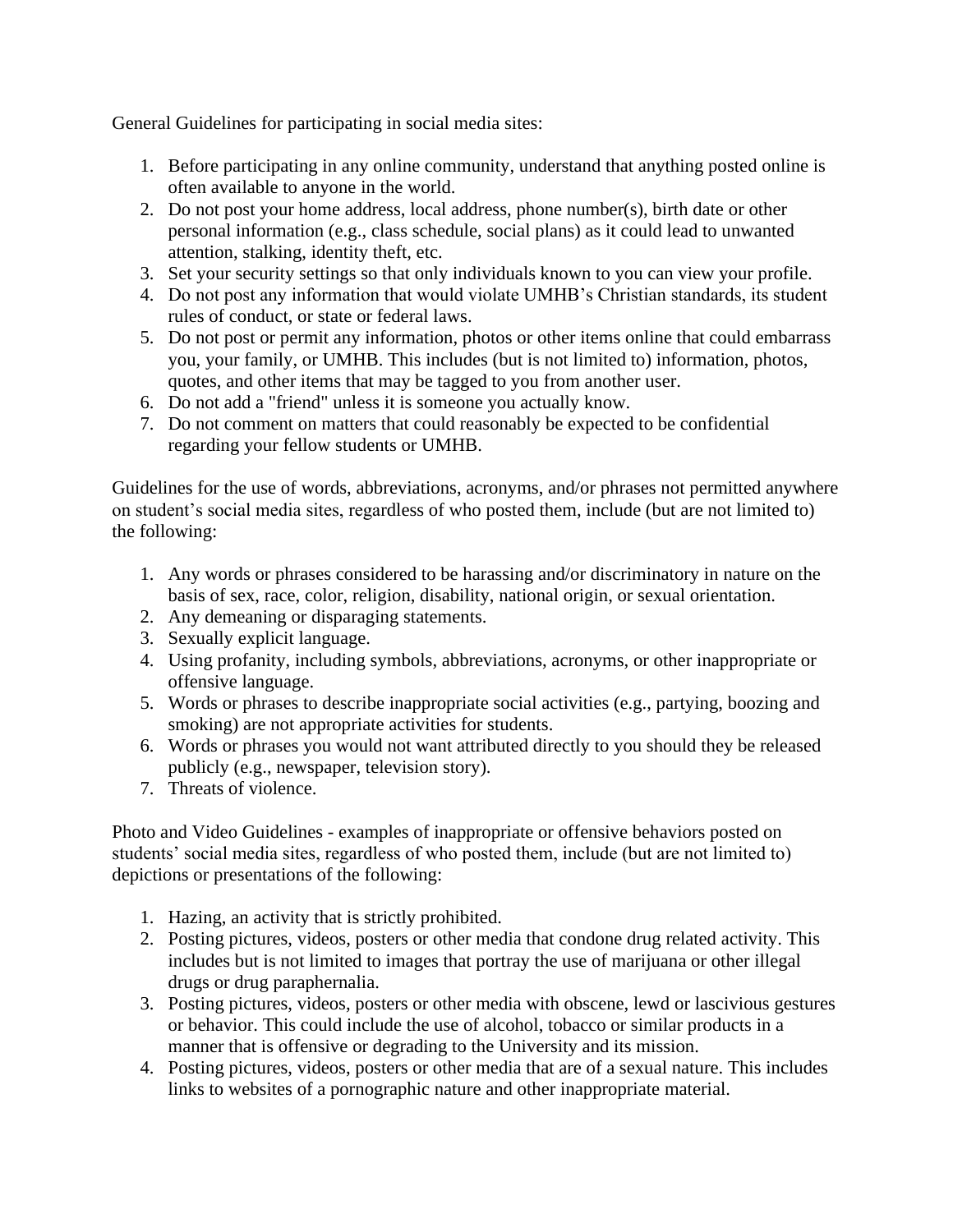- 5. Any words or phrases considered to be harassing and/or discriminatory in nature on the basis of sex, race, color, religion, disability, national origin, or sexual orientation.
- 6. Posting pictures, videos, posters or other media that depict violence
- 7. Posting pictures, videos, posters or other media meant to demean the individuals included in the photo.
- 8. Posting pictures, videos, posters or other media you would not want publicly released on television or in a newspaper.

#### DRESS CODE

Students at the University of Mary Hardin-Baylor are given the responsibility to dress appropriately and in accordance with the university's standard of Christian ethics. Within these parameters, students are expected to avoid personal appearance that is distracting while concurrently meeting additional rules related to special events or occasions such as chapel, graduation, or other ceremonies. Clothing which displays sexually suggestive materials, or advocates alcohol, drug use, profanity, tobacco, racism, or other concepts in conflict with Christian principles are strictly prohibited. Faculty may publish in the syllabus specific expectations regarding dress code for attendance in class. The absence of more specific rules on standards of dress does not excuse students from the duty to exercise individual responsibility for appropriate dress as a member of a Christian academic community.

#### STUDENT MISCONDUCT DEFINED

The term misconduct refers to personal behavior on or off campus that interferes with UMHB's pursuit of its educational and Christian objectives, fails to exhibit a regard for the rights of others, or shows disrespect for the safety of persons or property. The following examples of misconduct are not inclusive but are intended to give a student an idea of the types of behavior that may result in disciplinary action.

- 1. Obstruction or disruption of teaching, research, administration, public service, or other activity or function of the university, or threatening such obstruction or disruption.
- 2. Acting in a manner, which, without adequate reason, creates or increases the risk of harm to the person or property of oneself or another member of the university community.
- 3. Using force, violence, or threats of force or violence toward students, employees, visitors or others.
- 4. Interference with, failure to cooperate with, or failure to provide identification to any UMHB administrator, faculty member, or staff person.
- 5. Physical or verbal abuse of any person, or indecent or obscene conduct, while: attending a university sponsored event, on university premises, wearing apparel or other identification of the university, in the presence of university students, or in public venues where a reasonable connection could be made between the conduct and the university.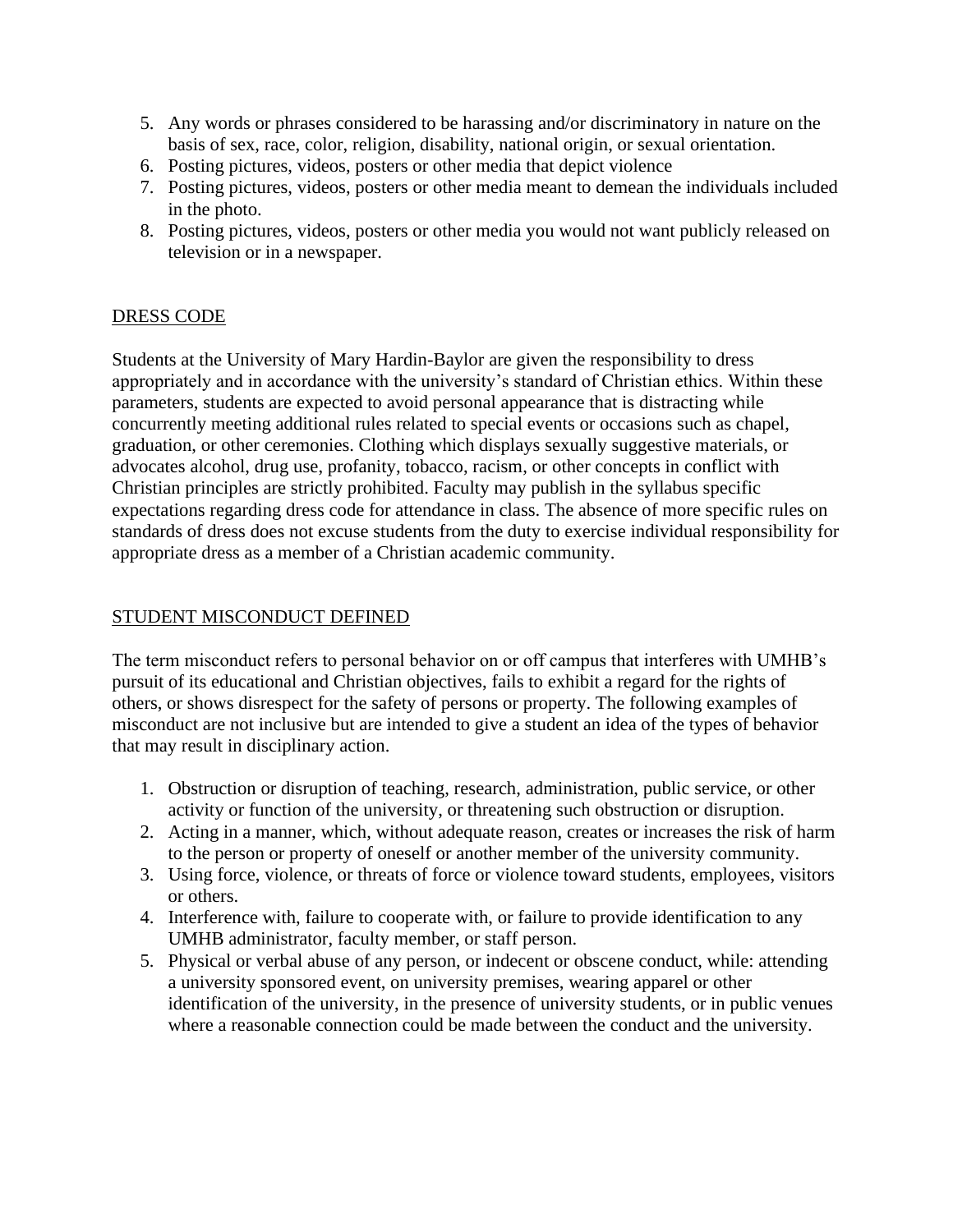- 6. Actions, which evidence disregard for appropriate professional boundaries between students and university faculty and staff. University employees are directed not to engage in a personal relationship with a student if the employee has the ability to influence the student's employment, housing, financial aid, disciplinary or academic record. Students should not solicit, encourage, or participate in such a relationship.
- 7. Threats, physical abuse, or harassment directed toward a member of the UMHB faculty, staff, student body, or toward a visitor to the campus.
- 8. Any conduct, including speech or writing that is in opposition to the Christian ideals, which the University of Mary Hardin-Baylor strives to uphold.
- 9. Violating the university's written policies regarding alcohol, tobacco, or other drugs.
- 10. Theft, abuse, damage or the threat thereof, of university resources or the resources of any employee, student, vendor or visitor of the university.
- 11. Use or possession of firearms, explosives, fireworks, missiles, or weapons on campus without the approval of the Vice President for Student Life.
- 12. Unauthorized entry or use, unsafe use or inappropriate use of university vehicles, facilities, property, equipment, or electronic mail.
- 13. Forgery, alteration, or unauthorized use of university transcripts, documents, records, information, logos, letterheads, publications, trademarks, service marks, or other identifying documents or symbols.
- 14. Contemptuous, disrespectful, or disorderly behavior.
- 15. Intentionally giving false or misleading testimony, evidence, or information to any person acting for the university in an official capacity.
- 16. Failure to follow established university rules, regulations, and policies.
- 17. Promoting or advocating activities or behaviors that are contrary to the mission of UMHB including, as examples, abortion, drug abuse, violence toward others, or sexual misconduct as defined in this handbook.
- 18. Unlawfully conducting, organizing, or participating in an activity involving a game of chance, including but not limited to casino, Calcutta, or lottery.
- 19. Violating the university policies on hazing.
- 20. Sexual misconduct as defined in this student handbook.
- 21. Tampering or playing with fire extinguishers, smoke detectors, exit lights, emergency lights; tampering with or pulling under false pretenses a fire alarm; or propping stairwell fire doors open.
- 22. Violation of an international, federal, state, or local law or ordinance.
- 23. Recording or causing to be recorded by audio, photograph, video or other technology, the voice or image of a member of the university's governing board, an administrator, faculty member, staff employee, or other student without first obtaining the recorded person's expressed, written permission.
- 24. Violating the university's social media policy.
- 25. Obscene, lewd, indecent media exhibition: the use, display, or exhibition of pornographic movies, video tapes, records, cassettes, posters, magazines, CDs, computer graphics, or other media is strictly prohibited.
- 26. Officially representing the university in any activity, including, but not limited to, media activities, political campaigns, and lobbying activities (which are prohibited by the university), without the express prior approval of university administration.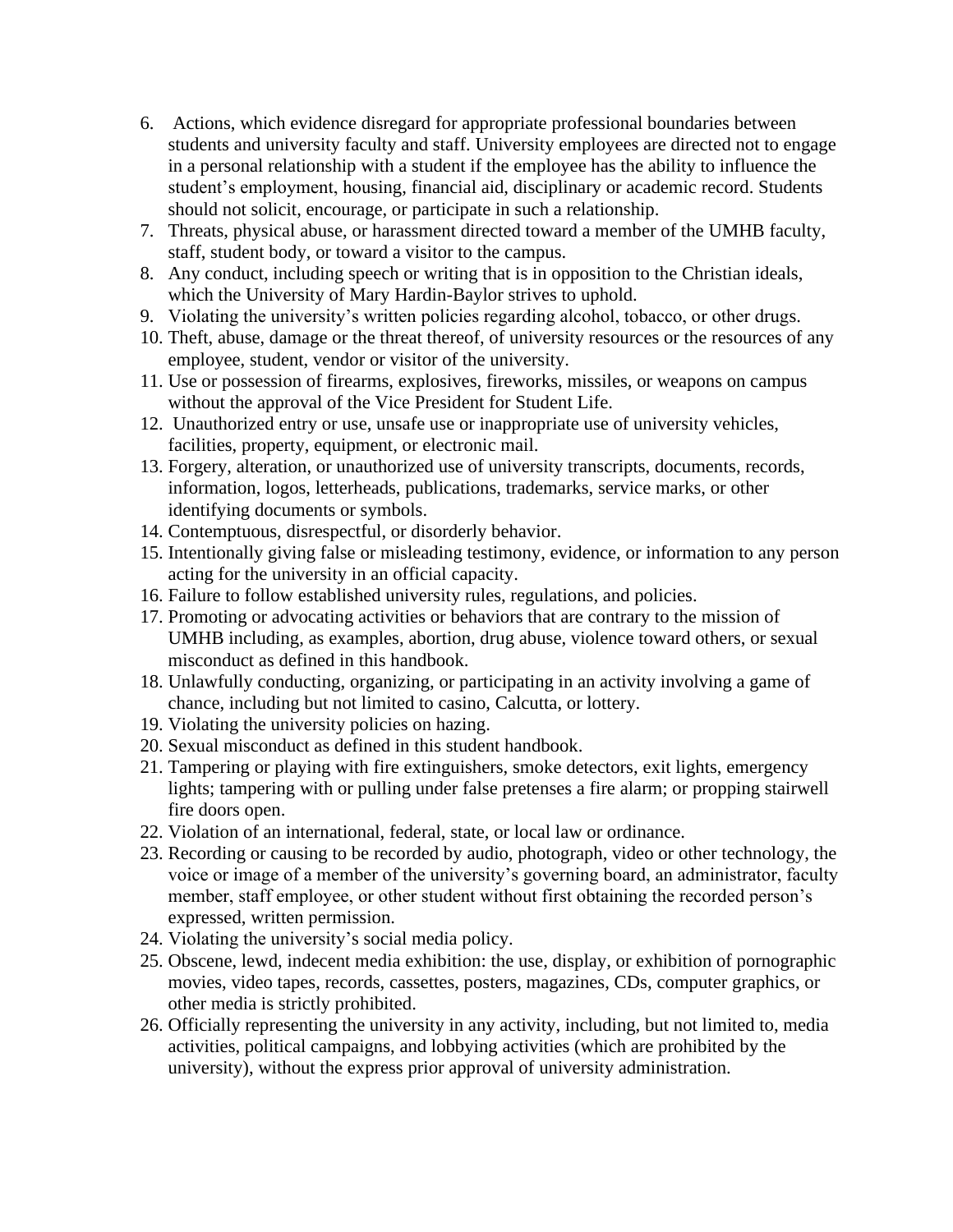- 27. Engaging in behavior that could reasonably be construed as harassment or discrimination, which is prohibited by university policy.
- 28. Failure to cooperate with university officials in the course of a university investigation.
- 29. Failure to self-report to the Dean of Students (or to submit the report by another legitimate source such as spouse or legal counsel) the existence of any charge or indictment or information filed in connection with an alleged violation by the student of any Federal, state, or local statute, rule, or regulation punishable as a crime within three (3) calendar days of charges being filed.

#### POLICY AGAINST HAZING

The University of Mary Hardin-Baylor prohibits all forms of hazing, including solicitation to engage in hazing and aiding and abetting another person who is engaged in hazing.

The following is a summary of Chapter 37, subchapter F. (§§ 37.151-157) of the Texas Education Code, which prohibits hazing in Texas public or private high schools. Texas Education Code §51.936 applies Chapter 37's prohibition on hazing to institutions of higher education. This summary of Chapter 37 is provided as required by § 51.936(d).

Hazing is a criminal violation under Texas law. A person commits an offense if the person engages in hazing; solicits, encourages, directs, aids, or attempts to aid another in engaging in hazing, recklessly permits hazing to occur; or has firsthand knowledge of the planning of a specific hazing incident involving a student in an educational institution, or has firsthand knowledge that a specific hazing incident has occurred, and knowingly fails to report that knowledge to the Dean of Students, campus police or other appropriate university official.

Both failing to report hazing and hazing that does not result in serious bodily injury are Class B misdemeanors. Hazing that results in serious bodily injury is a Class A misdemeanor. Hazing resulting in a death is a state jail felony.

If an organization condones or encourages hazing or if an officer or any combination of members, pledges, or alumni of the organization commits or assists in the commission of hazing, the organization may be fined \$5,000 to \$10,000 or, for incidents causing personal injury or property damage, an amount double the loss or expenses incurred because of the hazing incident. It is not a defense to prosecution that the person hazed consented to the hazing activity.

Any person voluntarily reporting a specific hazing incident to the Dean of Students or other appropriate institutional official is immune from civil and criminal liability if (1) the person reports the incident before being contacted by the University concerning the incident or otherwise being included in the University's investigation of the incident; and (2) the Dean of Students determines that the person has cooperated in good faith throughout the University's investigation and disciplinary processes regarding the incident. Immunity does not apply if the person is reporting his or her own act of hazing or if the report is made in bad faith or with malice.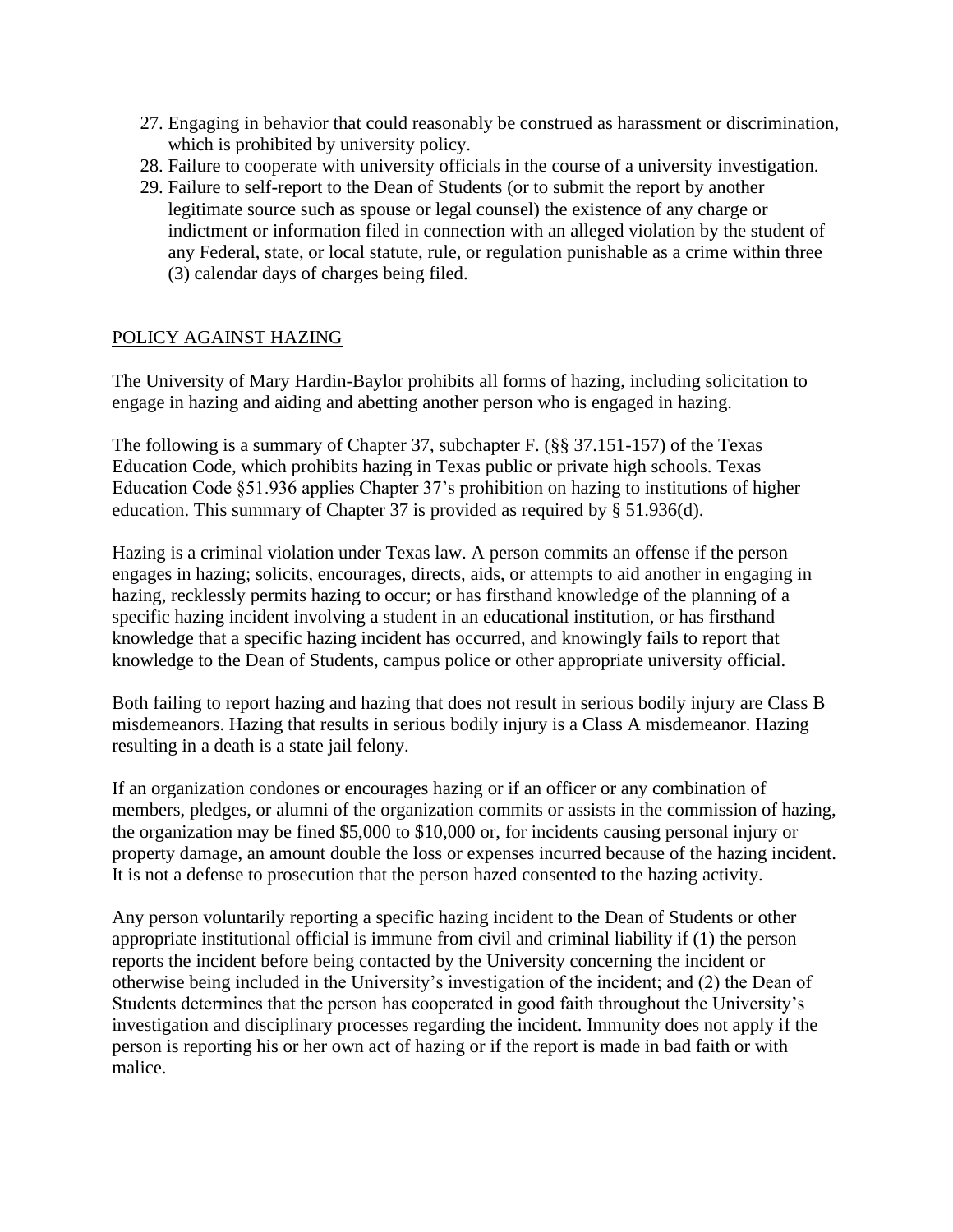State law does not limit or affect the university's right to enforce its own penalties against hazing.

The Education Code defines hazing as "any intentional, knowing, or reckless act, occurring on or off the campus of an educational institution, by one person alone or acting with others, directed against a student for the purpose of pledging, being initiated into, affiliating with, holding office in, or maintaining membership in an organization if the act:

- 1. is any type of physical brutality, such as whipping, beating, striking, branding, electronic shocking, placing of a harmful substance on the body, or similar activity;
- 2. involves sleep deprivation, exposure to the elements, confinement in a small space, calisthenics, or other similar activity that subjects the student to an unreasonable risk of harm or that adversely affects the mental or physical health or safety of the student;
- 3. involves consumption of a food, liquid, alcoholic beverage, liquor, drug, or other substance, other than as described by Paragraph (5), that subjects the student to an unreasonable risk of harm or that adversely affects the mental or physical health or safety of the student;
- 4. is any activity that induces, causes, or requires the student to perform a duty or task that involves a violation of the Penal Code; or
- 5. involves coercing the student to consume a drug, or to consume an alcoholic beverage or liquor in an amount that would lead a reasonable person to believe that the student is intoxicated.

Coercion is defined by Texas law and includes, among other things, a threat, however communicated, to expose a person to contempt or ridicule. Some examples of activities that may meet the definition of hazing and that the university prohibits include, but may not be limited to:

- 1. Paddling in any form, pushing, hitting, or physical threats
- 2. Creation of excessive fatigue, or forced or coerced participation in calisthenics
- 3. Physical or psychological shocks
- 4. Misuse of authority by virtue of one's class rank or leadership position
- 5. Striking another student by hand or with any instrument
- 6. Any form of physical bondage of a student
- 7. Taking a student to an outlying area and dropping him/her off
- 8. Forcing a student into a violation of the law or a university rule such as indecent exposure, trespassing, violation of visitations, etc.
- 9. Forcing, requiring, or endorsing another student to drink alcohol or any other substance and/or providing such alcohol or other substance.
- 10. Theft of property under any circumstances
- 11. Defacing trees, ground, or buildings
- 12. Unapproved quests, treasure hunts, scavenger hunts, road trips, or other such activities Causing a person to wear, publicly, apparel that is conspicuous and not normally in good taste
- 13. Engaging in public stunts, buffoonery, or morally degrading or humiliating games or activities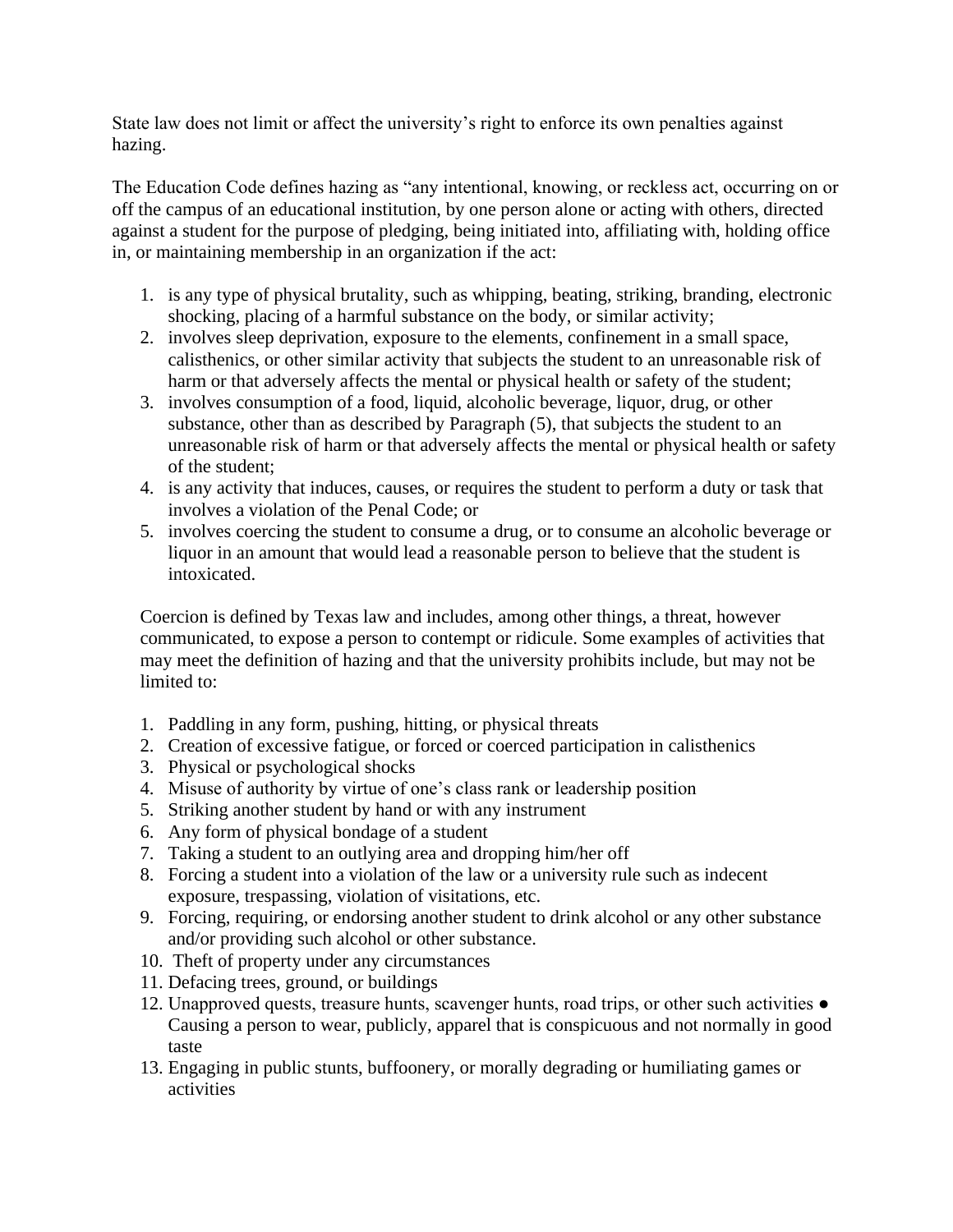- 14. Late work sessions
- 15. Other activities not consistent with the rules, regulations, and policies of the University of Mary Hardin-Baylor

#### STUDENT COMPLAINTS AND CONCERNS

For complaints or concerns regarding academic appeals, crimes, sexual assault or sexual violence, discrimination, harassment, hazing, anxiety/depression, alcohol/drugs, financial aid appeals, or other concerns, this site is a one-stop resource for students which is located online at [https://go.umhb.edu/students/report-it.](https://go.umhb.edu/students/report-it)

Excerpts from the UMHB Guide to Campus Housing [\(https://go.umhb.edu/students/student](https://go.umhb.edu/students/student-handbook)[handbook\)](https://go.umhb.edu/students/student-handbook).

#### GENERAL RULES APPLICABLE TO BOTH VISITORS AND GUESTS:

Visitors and guests are expected to comply with UMHB's alcohol and drug policy which also prohibits being on the campus while intoxicated or impaired by alcohol or drugs. Residents will be held responsible for anyone bringing alcohol or drugs into their room, apartment, or house, or for a visitor who reasonably appears to be intoxicated or impaired by alcohol or drugs.

Residents are responsible for the behavior and conduct of any visitors or guests. Residents are to inform visitors and guests of policies and student code of conduct as outlined in this Guide and the Student Handbook.

Residents are expected to comply with UMHB's alcohol and drug policies.

#### PROHIBITED ITEMS

- 1. Drugs, synthetic drugs, and drug paraphernalia. Only prescription drugs, prescribed by a physician for use by that individual, should be in the possession of the resident. It is the responsibility of the resident to secure the prescribed medication.
- 2. HOOKAHS and water pipes are prohibited.
- 3. Alcoholic beverages and containers
- 4. Products or items that display liquor or drug logos, and alcohol or drug images. Examples are posters or t‐shirt designs.

#### GENERAL RULES OF STUDENT CONDUCT

A student's enrollment at the University of Mary Hardin-Baylor is considered by the university to be a declaration of acceptance of the university's standards of conduct. While attending UMHB, a student is expected to obey the laws of the United States, the State of Texas and the City of Belton. Each student is a representative of UMHB and its Christian standards and is therefore expected to demonstrate appropriate conduct both on and off campus. All local, state, and federal laws are supported by the university. Therefore, any such violations are subject to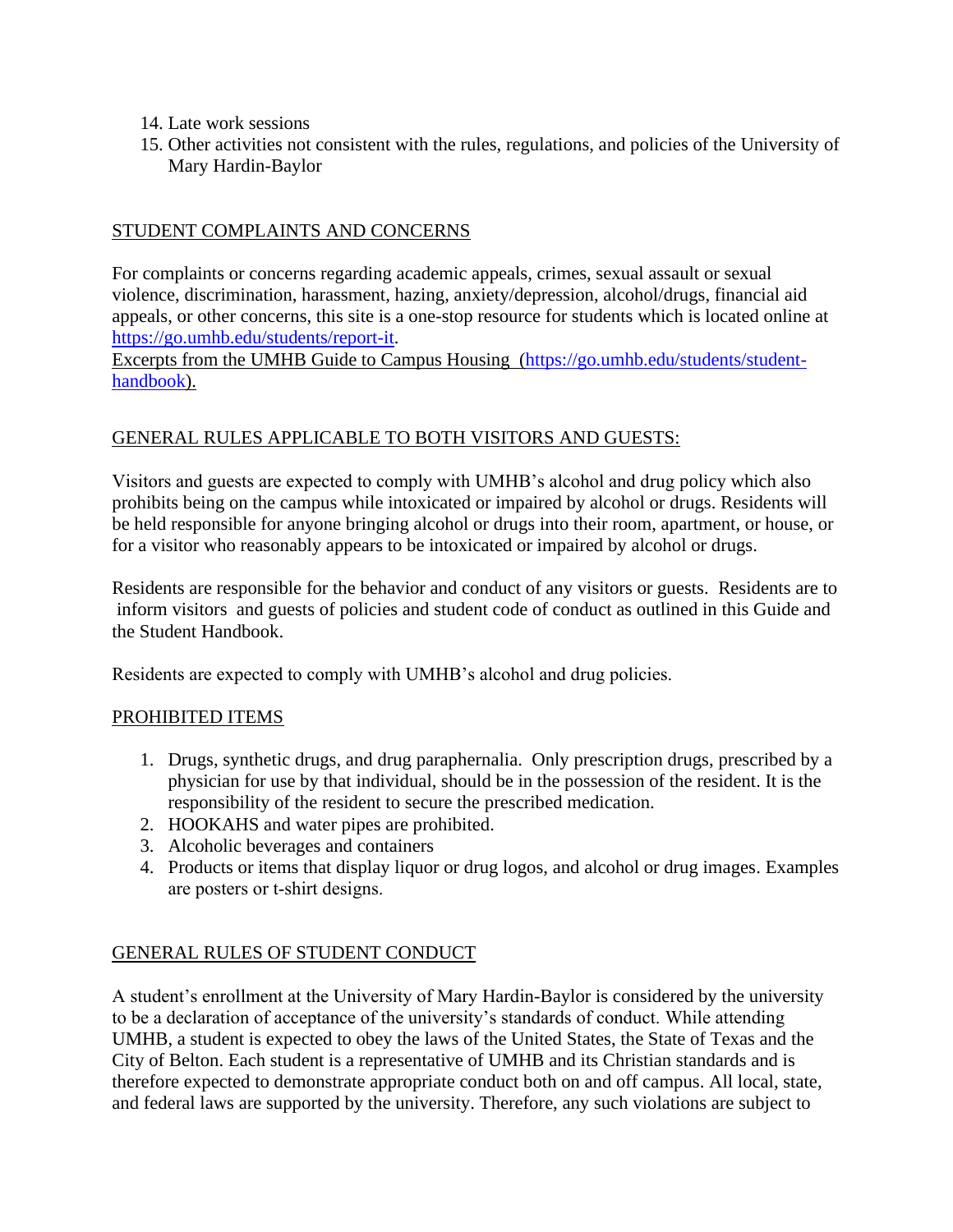discipline by civil authorities as well as university officials. Students who engage in these behaviors on or off campus may expect disciplinary action to be imposed by the university. The Dean of Students can suspend a student pending action for serious infractions.

#### UNIVERSITY POLICY # SAF 5.05 SUBJECT: DRUG AND ALCOHOL-FREE **WORKPLACE**

The University of Mary-Hardin Baylor is dedicated to maintaining a drug and alcohol-free environment. This policy applies to all employees of UMHB regardless of rank or position and includes temporary and part-time employees.

#### ALCOHOL AND OTHER DANGEROUS DRUGS BIENNIAL REPORT.

The university also publishes an Alcohol and Other Dangerous Drugs Biennial Report. The purpose of this report is to comply with the Drug-Free Schools and Campuses Regulation (EDGAR Part 86). Institutions of Higher Education (IHE) receiving federal funds or financial assistance are required to maintain programs which prevent the unlawful possession, use, or distribution of illicit drugs and alcohol by students and employees. To comply with this regulation, IHE, such as the University of Mary Hardin-Baylor, are required to complete biennial reviews of their Alcohol and Other Drug (AOD) program to determine effectiveness and consistency of enforcement of sanctions, along with the number of alcohol and drug violations. For a printed copy of either report, please contact the UMHB Police Department at (254) 295- 5555, or visit in person at 905 Moore Avenue, Belton, Texas, 76513.

Information pertaining to the University's policies regarding alcohol and drugs may be found in the following documents:

- 1. UMHB Student Handbook (http://students.umhb.edu/student‐handbook).
- 2. Guide to Campus Housing (http://students.umhb.edu/student‐handbook).
- 3. University Policy SAF 5.50, Drug and Alcohol-Free Workplace [\(http://hr.umhb.edu/policeis\)](http://hr.umhb.edu/policeis).
- 4. UMHB Annual Campus Fire and Safety Report (Clery Report) [\(https://go.umhb.edu/reso](https://go.umhb.edu/resources/police/policies-reports) [urces/police/policies-reports\)](https://go.umhb.edu/resources/police/policies-reports).

## **Legal Sanctions Under Local, State, or Federal Law Related to the Unlawful Possession or Distribution of Illicit Drugs and Alcohol.**

**\_\_\_\_\_\_\_\_\_\_\_\_\_\_\_\_\_\_\_\_\_\_\_\_\_\_\_\_\_\_\_\_\_\_\_\_\_\_\_\_\_\_\_\_\_\_\_\_\_\_\_\_\_\_\_\_\_\_\_\_\_\_\_\_\_\_\_\_\_\_\_\_\_\_\_\_\_\_**

A student or employee who violates the university's alcohol and drug policy is subject both to the University's sanctions and to criminal sanctions provided by federal, state, and local law. The laws include but are not limited to those listed below. If there are any conflicts between this Policy and federal, state, or local law, those laws will take precedence and the Policy will be interpreted in accordance with those laws.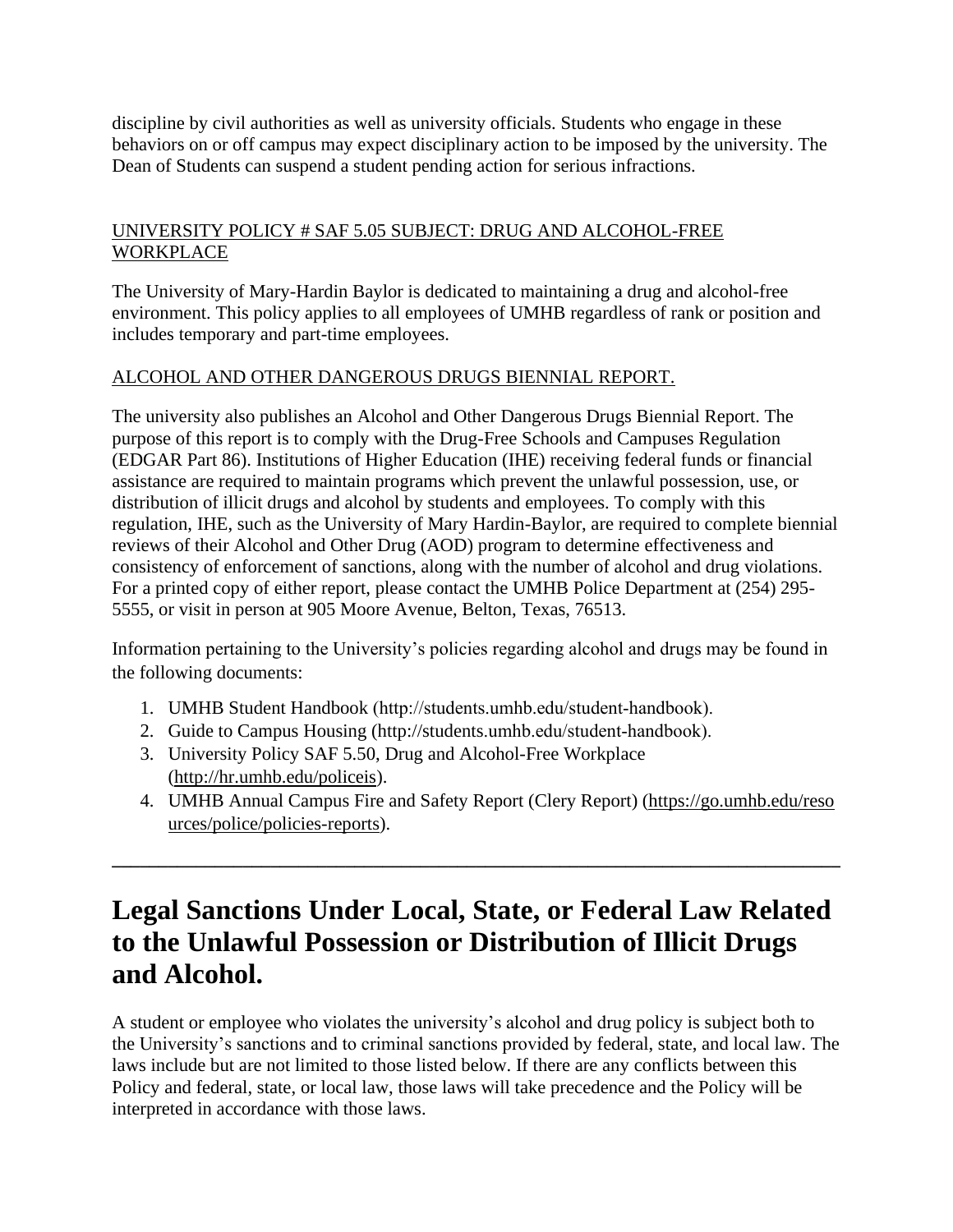#### FEDERAL PENALTIES AND SANCTIONS

21 United States Code 844(a): 1st conviction: Up to one-year imprisonment and fined at least \$1,000 but not more than \$100,000, or both. After 1 prior drug conviction: At least 15 days in prison, not to exceed 2 years, and fined at least \$2,500 but not more than \$250,000, or both. After 2 or more prior drug convictions: At least 90 days in prison, not to exceed 3 years, and fined at least \$5,000 but not more than \$250,000, or both.

Special sentencing provisions for possession of flunitrazepam: Imprisoned for not more than 3 years and/or fined.

21 United States Code 846: Attempt and conspiracy Same penalties as those prescribed for possession, use, distribution, manufacture.

21 United States Code 853(a)(2) and 881(a)(7): Forfeiture of personal and real property used to possess or to facilitate possession of a controlled substance if that offense is punishable by more than one-year imprisonment. (See special sentencing provisions re: crack.)

21 United States Code 859: Distribution to persons under age 21: First offense: Twice the maximum punishment authorized under section 841, not less than one year. Second offense: Three times the maximum punishment authorized, and not less than one year.

21 United States Code 881(a)(4): Forfeiture of vehicles, boats, aircraft, or any other conveyance used to transport or conceal a controlled substance.

18 United States Code 922(g): Ineligible to receive or purchase a firearm. Miscellaneous: Revocation of certain federal licenses and benefits, e.g., pilot licenses, public housing tenancy, etc., are vested within the authorities of individual federal agencies. Punishments are significantly accelerated for manufacture, and distribution to minors.

#### STATE PENALTIES AND SANCTIONS

Texas Penal Code Sec. 49.02: Being intoxicated in public such that one is a danger to oneself or others is a Class C misdemeanor, punishable by a fine of up to \$500.

Texas Alcoholic Beverage Code Sec. 1.05, 101.31: It is illegal to possess or distribute alcoholic beverages in a dry area. Violation of this law is a Class B misdemeanor and carries a penalty of not less than \$100 and up to \$2,000 and/or up to up to one year in county jail, or both.

Texas Alcoholic Beverage Code Sec. 106.02, 106.04-106.05, 106.071: The purchase, possession, or consumption of alcoholic beverages by a person under 21 years of age subjects that person to a fine of up to \$500 for the first offense and at least \$250 up to \$2,000 for the second offense and/or 180 days confinement.

Texas Alcoholic Beverage Code Sec. 106.06: Furnishing alcoholic beverages to a minor is a Class A misdemeanor and punishable by a fine of up to \$4,000 and/or up to one year in jail.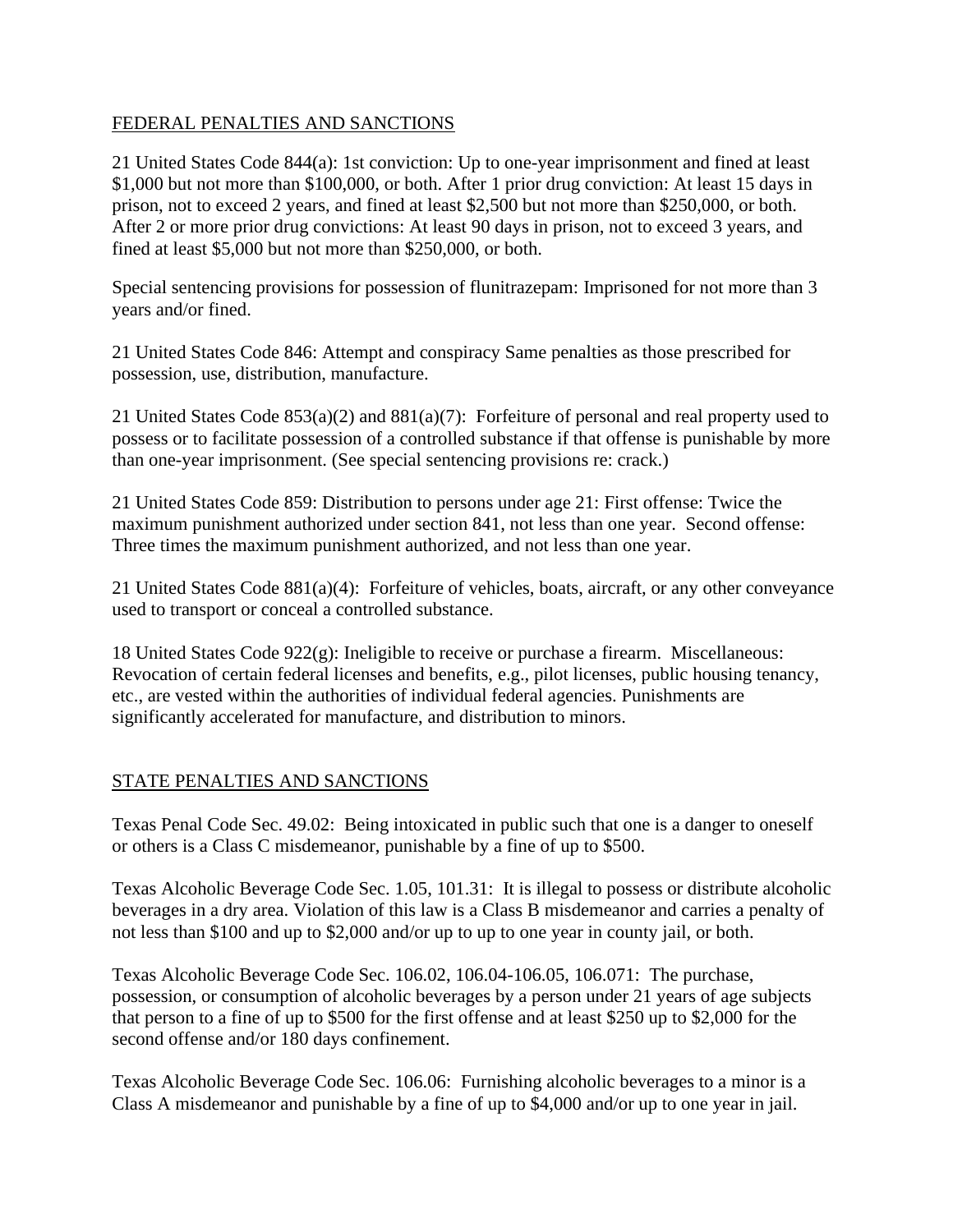Texas Education Code Sec. 37.122: The possession of an intoxicating beverage on the grounds of any public school (including stadium) is a Class C misdemeanor and carries a penalty of up to \$500.

Texas Penal Code Sec. 49.031: A person commits an offense if the person knowingly possesses an open container in a passenger area of a motor vehicle that is located on a public highway, regardless of whether the vehicle is being operated or is stopped or parked. Possession by a person of one or more open containers in a single criminal episode is a single offense.

Texas Penal Code Sec. 49.04: Driving under the influence of alcohol is a Class B misdemeanor and punishable by a minimum jail time of 72 hours and/or up to 180 days in jail for the first offense and up to a \$2,000 fine or both. For subsequent offenses, the minimum jail time is six days and/or up to 180 days in jail and up to a \$2,000 fine or both. If found with an open container in the person's immediate possession, the offense is a Class B misdemeanor with minimum jail time of six days. If an analysis of a specimen of the person's blood, breath, or urine showed an alcohol concentration level of 0.15 or more at the time the analysis was performed, the offense is a Class A misdemeanor, punishable by a fine of up to \$4,000 and/or up to one year in jail, or both.

Texas Alcoholic Beverage Code Sec. 106.07: A person under 21 years of age who misrepresents his or her age for the purpose of purchasing alcohol beverages commits a Class C misdemeanor and may be punished by a fine of up to \$500. Punishment is accelerated if there are prior convictions.

Texas Health and Safety Code Sec. 481.102-106, 481.115-118: The illegal distribution, possession, or use of controlled substances may be punished by 5 years to life in prison and up to a \$250,000 fine.

Texas Health and Safety Code Sec. 481.112-120: The delivery or possession of controlled substances with the intent to manufacture controlled substances is punishable by a jail term of 10 years to life and up to a \$250,000 fine.

Texas Health and Safety Code Sec. 481.122: The distribution of marijuana to a minor is punishable by 2 to 20 years in prison and/or up to a \$10,000 fine.

Texas Health and Safety Code Sec. 483.041: A person who possess a Dangerous Drug for the purpose of selling the drug commits a Class A misdemeanor.

Texas Health and Safety Code Sec. 483.042-043: The manufacture of a Dangerous Drug by a person not authorized by law to manufacture the drug, delivery or, offer of delivery of a Dangerous Drug is punishable by a state jail felony.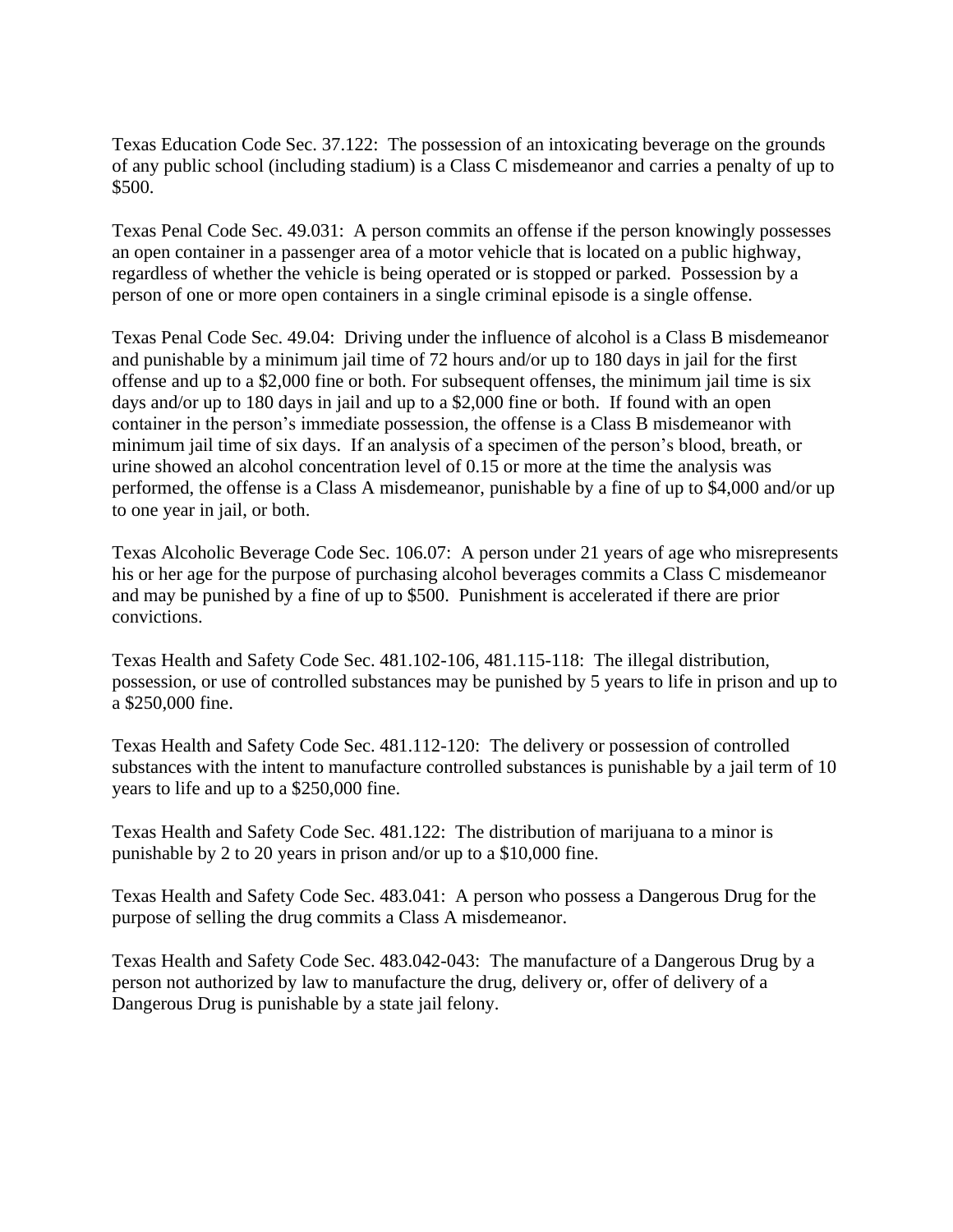Texas Health and Safety Code Sec. 483.045: A person who forges or alters a prescription of Dangerous Drugs commits a Class B misdemeanor unless it is shown at trial of the defendant that the defendant has previously been convicted of an offense, in which event the offense is a Class A misdemeanor.

#### LOCAL PENALTIES AND SANCTIONS

Sec. 11-19. - Sale or consumption of alcoholic beverages on city property prohibited except where specially permitted: It shall be unlawful for any person to sell or consume alcoholic beverages in any public park of the city, or on or in other publicly owned property, save and except that the city and any person or entity having a rental agreement with the city for use of the Harris Community Center, may serve alcoholic beverages upon the premises of the center exclusively. The city manager or his designee may authorize a special event permit for the sale and consumption of alcoholic beverages on city property other than a city park.

#### UNIVERSITY SANCTIONS FOR STUDENT MISCONDUCT

The university will normally use a progressive system of discipline for students, but reserves the right to consider the totality of a situation (including mitigating or aggravating factors, previous incidents, current academic performance, etc.) and may impose one or more sanctions for any instance of misconduct. The university may use the following sanctions or another sanction which the university deems appropriate under the circumstances:

- 1. Censure: Oral or written warning to the student that he or she is engaging in conduct which violates university rules, regulations, or policies.
- 2. Reprimand: Written warning that continuation or repetition of misconduct may result in a more severe sanction.
- 3. Fines: a monetary fine may be assessed as part of a disciplinary process.
- 4. Probation: Written notice explaining the serious nature of misconduct and outlining the terms of probation. The terms of probation may prohibit a student from participating in co-curricular activities.
- 5. Restitution: Requirement to reimburse or otherwise compensate another for damage or loss of property resulting from a student's misconduct. Common assessment or group billing may be made to students in a residence hall for damages occurring in common areas shared by groups of residents.
- 6. Eviction: Probation or removal from residence halls or other campus facilities as designated in the written notification. The housing deposit will not be refunded to a student who is evicted from the residence halls.
- 7. Suspension: Termination of student status at the university for a specified period of time. A student who has been suspended will be given a reasonable time in which to leave the campus and remove his or her property.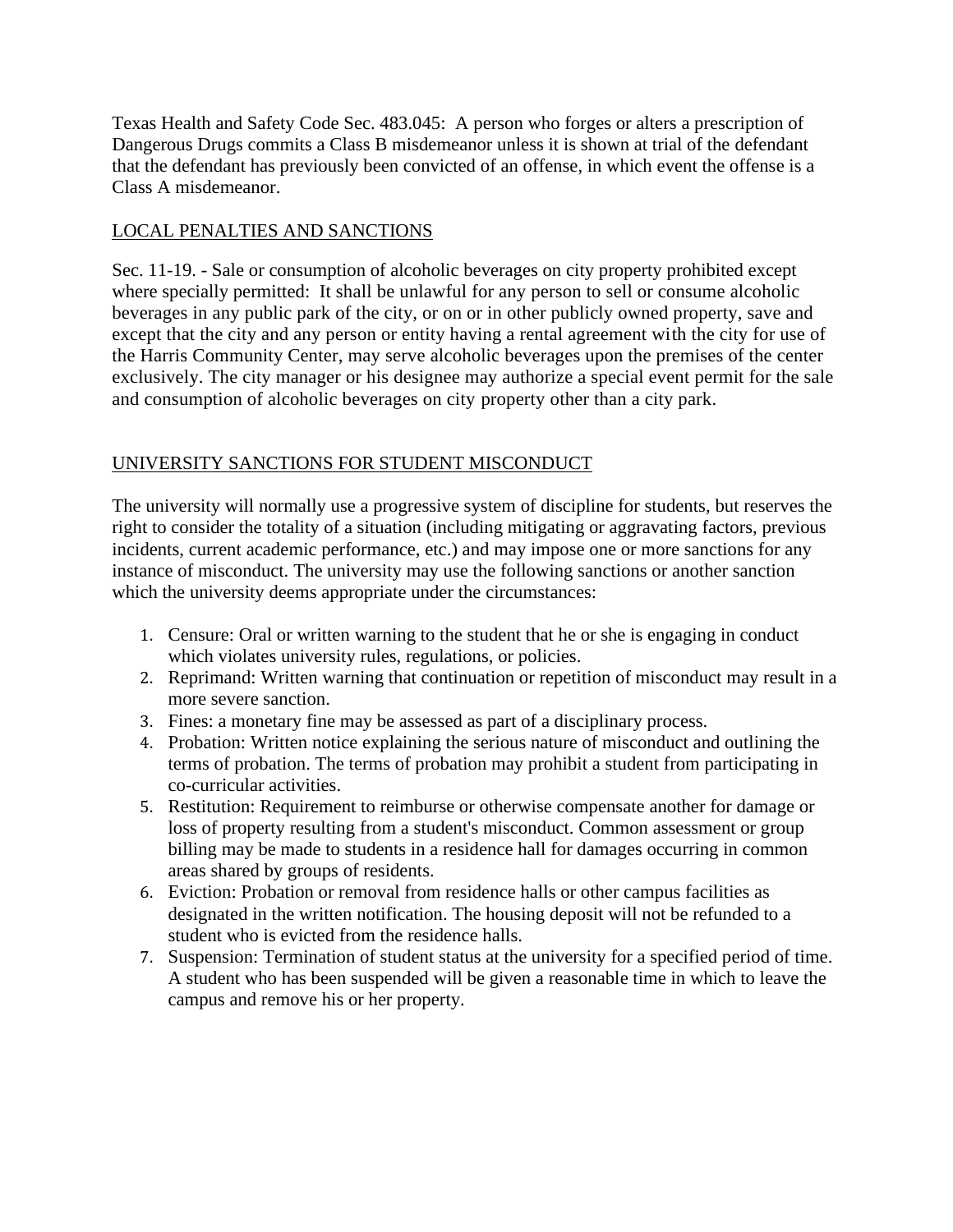8. Expulsion: Termination of student status at the university permanently or for an indefinite period of time. A student who has been expelled will be given a reasonable time in which to leave the campus and remove his or her property. Interventions and services such as mentorship, educational resources, and recommendation or requirement to engage in a course of counseling with a counselor recommended by the university or selected by the student with the university's consent may be used in addition to sanctions in order to assist the student.

#### UNIVERSITY SANCTIONS FOR EMPLOYEE MISCONDUCT

Violation of University Employee Policy # SAF 5.05 SUBJECT: DRUG AND ALCOHOL-FREE WORKPLACE, may result in any sanction deemed appropriate by the University, including, but not limited to, required participation in an approved drug or alcohol treatment or rehabilitation program, suspension, disciplinary action, demotion or termination of employment. The University may refer any violation of the law to the proper law enforcement authorities. Criminal convictions are not required for sanctions to be imposed on employees of the University.

### **Drug and alcohol counseling, treatment or rehabilitation or re‐entry programs available to students and/or employees.**

\_\_\_\_\_\_\_\_\_\_\_\_\_\_\_\_\_\_\_\_\_\_\_\_\_\_\_\_\_\_\_\_\_\_\_\_\_\_\_\_\_\_\_\_\_\_\_\_\_\_\_\_\_\_\_\_\_\_\_\_\_\_\_\_\_\_\_\_\_\_\_\_\_\_\_\_\_\_

Available Drug or Alcohol Counseling and Rehabilitation Services UMHB Counseling, Testing and Health Services offers confidential and anonymous referral information regarding community substance abuse resources. UMHB Counseling, Testing & Health Services' Alcohol and Drug Education Program offers a variety of educational programs related to college students and the use of alcohol or other drugs. Printed information and confidential educational consultations are available to students to assist them with alcohol and/or other drug-related questions or concerns. For information on the health risks of alcohol and drugs, click here. Call (254) 295-4696 or come to the UMHB Counseling, Testing & Health Services (8 a.m. to 5 p.m. weekdays) to obtain information, request assistance, or schedule an appointment. Click here for more information.

#### PHILOSOPHY OF DISCIPLINE

UMHB maintains a learning community of Christian discipline, promoting a way of life that reflects and honors the teachings of Jesus Christ. Therefore, community life at UMHB is a disciplined life. Community standards reflect biblical principles, and traditional Christian teaching and encourage students, staff, and faculty to live their lives accordingly. Our desire is that all people reach their greatest potential in Jesus Christ. The intent of all discipline is to enhance growth, maturity, responsibility for one's own behavior and accountability for one's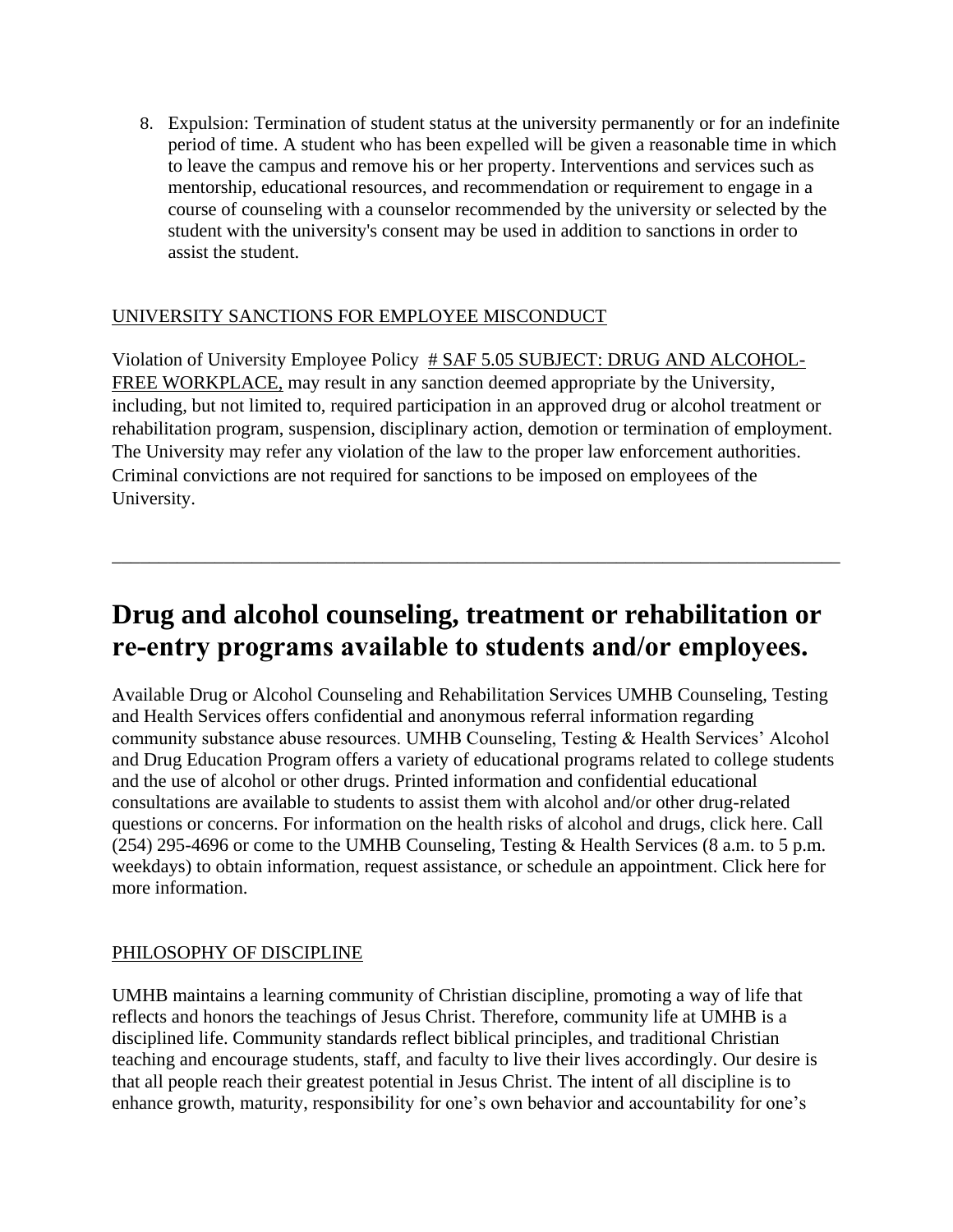own actions. Students are called to a high standard of behavior in order to establish and maintain an environment conducive to learning and personal growth. Within the context of UMHB's mission and Christian standards, students are expected to develop and maintain high personal and behavioral values. These expectations include, but are not limited to, the following:

- 1. Respect for the personal worth, dignity and rights of others.
- 2. Respect for the right and necessity of UMHB to develop and maintain a Christian atmosphere conducive to academic study and personal growth.
- 3. Respect for UMHB's longstanding tradition of honesty, moral and ethical integrity.
- 4. Respect for the diverse backgrounds, personalities, convictions and spiritual traditions of students, staff, and faculty who comprise the UMHB learning community.
- 5. Respect for local, state, and federal laws and ordinances.
- 6. Respect for the discipline, policy, procedures, and authority established by UMHB for the management of university activities, the well-being of the members of the university community, and the integrity of the university.
- 7. Willingness to offer service, support, guidance, and friendship to others.
- 8. Regard for the nature of a moral community by embracing the need to lovingly confront and hold accountable members of the UMHB learning community whose conduct falls outside the boundaries of Christian behavior, university policy, and state and federal laws.

#### PURPOSE OF DISCIPLINARY RESPONSES

In order to preserve a moral community, it sometimes becomes necessary to hold students accountable for their actions. Procedures have been designed to provide a loving disciplinary response, balanced by justice and mercy. Justice requires that those who violate standards are held accountable, and those who are innocent are protected. Mercy requires an understanding that all people are fallen sinners in need of God's grace and a mandate to encourage hope rather than condemnation. Therefore, discipline must be both corrective and restorative. The goal must be to redeem individuals and to restore relationships so that people can grow and develop in knowledge and grace. The purpose of the disciplinary response is:

- 1. to redirect behavior
- 2. to protect the rights of others in the community
- 3. to encourage and teach responsibility
- 4. to maintain a Christian environment compatible with the educational mission of the university

In all disciplinary procedures, the University of Mary Hardin-Baylor will seek to be rede

#### STUDENT DISCIPLINARY PROCESS

Unless this handbook provides a separate disciplinary process for a specific infraction, the following is the standard process when a student is suspected of violating the university's rules of conduct.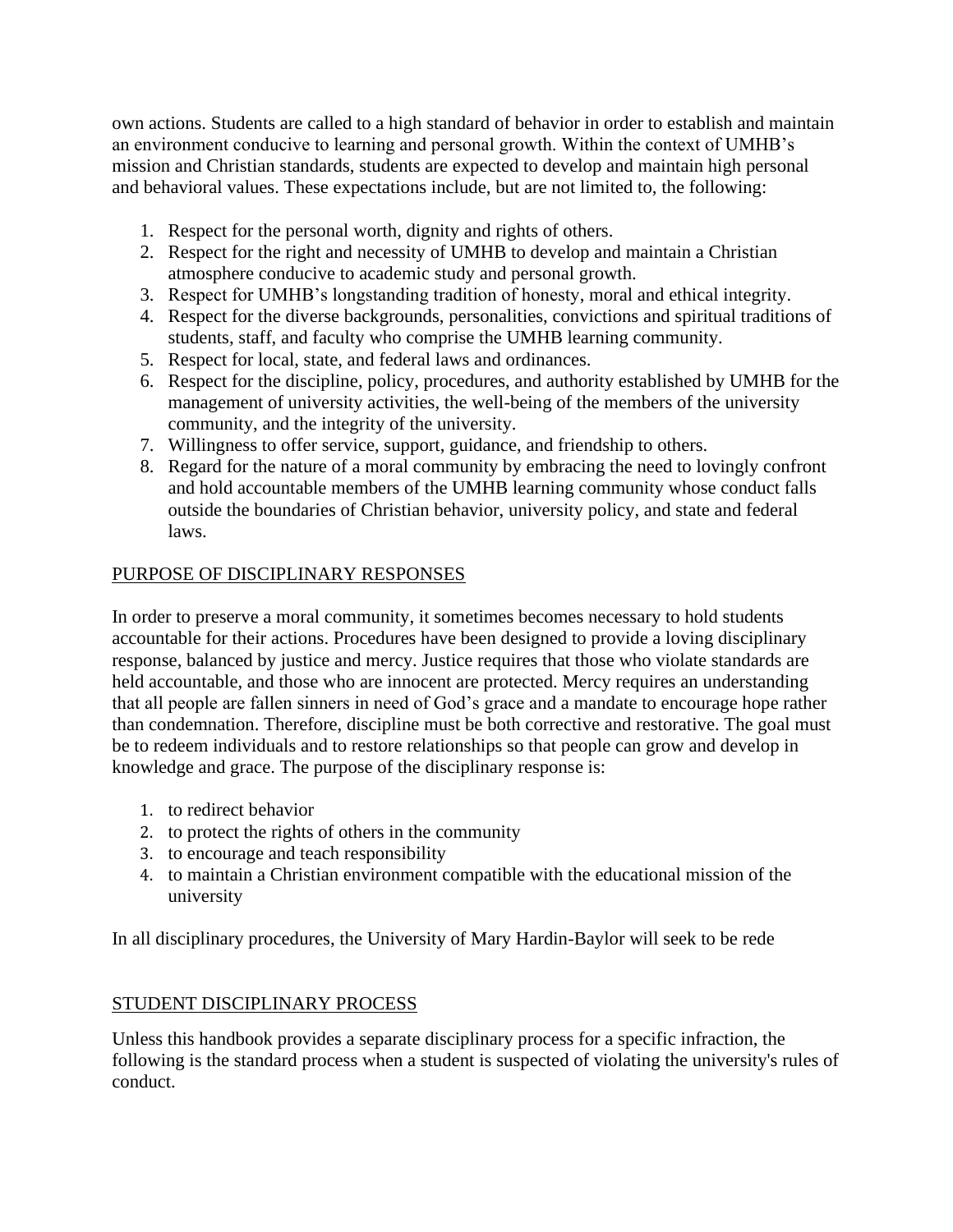- 1. The Dean of Students, or a person designated by the Dean of Students, will request a meeting with the student to discuss concerns regarding the student's conduct. Students are required to meet with the Dean of Students upon request and to cooperate in the disciplinary process.
- 2. In the course of the informal interview, the Dean of Students and the student may agree on whether misconduct occurred and any appropriate discipline. The student may withdraw such an agreement by notice to the Dean of Students within three days, not counting weekends or school holidays. If no agreement is reached, at the conclusion of the informal interview the student may request a written description of any misconduct with which the student will be charged. If requested, the written description will be furnished within a reasonable time.
- 3. If the student fails to meet with the Dean of Students, or in the absence of an agreement between the Dean of Students and the student suspected of misconduct, the Dean of Students may interview other persons who may have pertinent information about the charges, including any person identified by the student who may provide information on the student's behalf. The Dean may also request information or counsel from other persons as the Dean may consider appropriate and conduct additional interviews with the accused student.
- 4. The preceding steps may not occur in the order listed. In particular, the Dean of Students may conduct some background investigation before meeting with the student.
- 5. The Dean of Students will make a decision regarding the charges against the student and any sanctions imposed within a reasonable time, normally within two weeks after the initial interview, although the school schedule may require a longer period of time. The Dean will notify the accused student of the decision either in person or in writing at the Dean's discretion. The Dean shall provide the student a written copy of the Dean's decision if any discipline is imposed or if the student requests
- 6. Under normal circumstances, sanctions imposed by the Dean of Students are not effective until the time for appeal has expired or a student has exhausted the appeal process. However, the Dean of Students may direct that any sanction imposed will take effect immediately if the Dean of Students determines that immediate sanctions are reasonably necessary to protect the health or safety of any member of the university community or to comply with applicable law.
- 7. The student has the right to appeal any part of the decision of the Dean of Students by delivering a letter of appeal to the Vice President for Student Life within seven (7) calendar days after the decision by the Dean of Students. The letter of appeal shall state the portions of the Dean's decision which the student wishes to appeal, the reasons why the student disagrees with the Dean's decision, and the relief requested by the student.
- 8. The Vice President for Student Life shall review the Dean's decision in light of the letter of appeal. The Vice President may interview anyone who may have pertinent information about the charges and request information or counsel from other persons as the Vice President may consider appropriate. The Vice President for Student Life may also suspend any sanctions which took effect during the appeal process.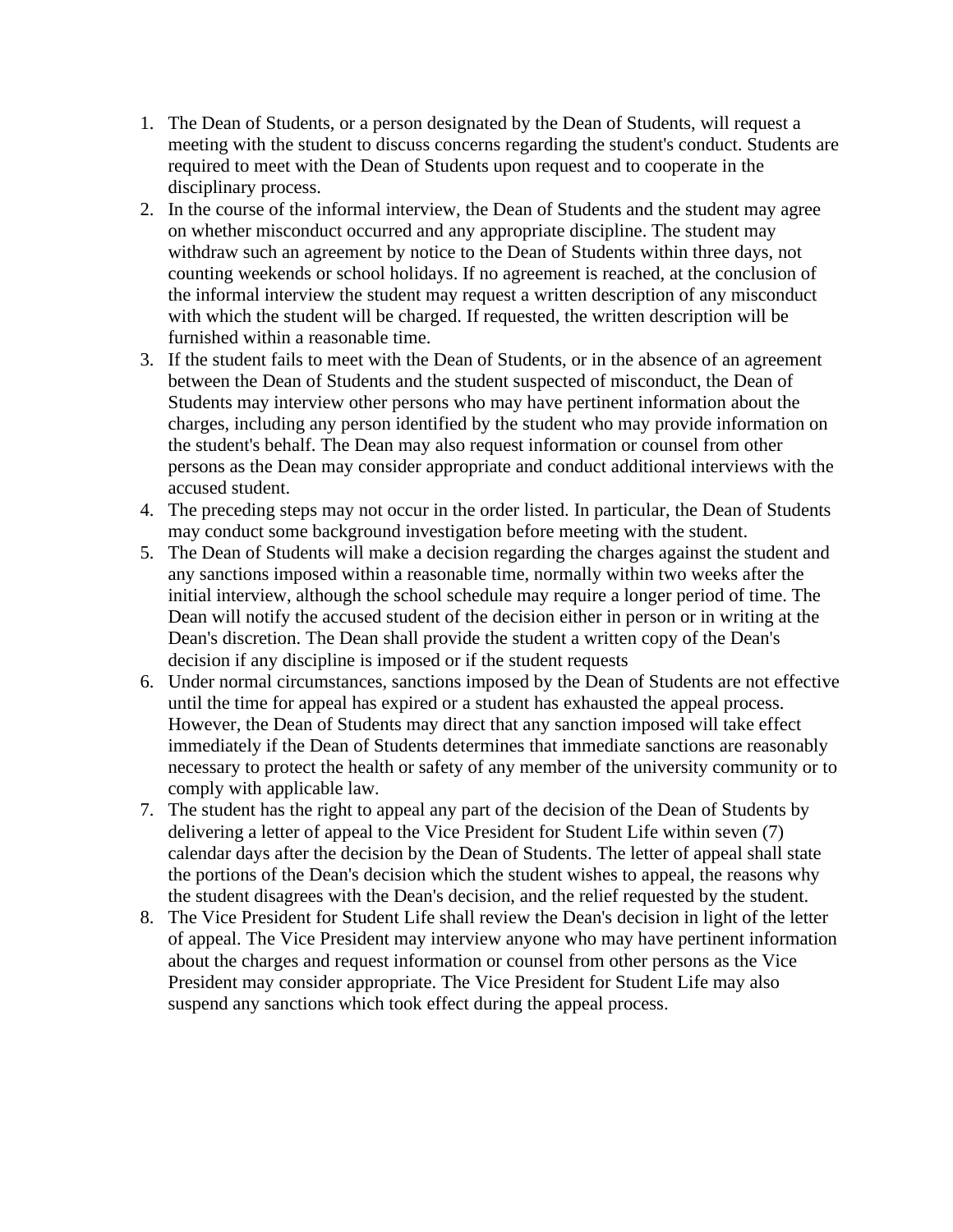9. The Vice President for Student Life will provide a written decision on the appeal to the student and the Dean of Students within a reasonable time, normally within ten (10) days after receiving the appeal, although the school schedule may require a longer period of time. The Vice President for Student Life may affirm the decision of the Dean of Students, make a different determination of the facts, or change any sanctions imposed on the student. The decision of the Vice President for Student Life is final.

Any student who is interviewed as a part of a disciplinary proceeding shall treat any information disclosed to the student in the course of the interview as confidential. A violation of this rule of confidentiality is misconduct, which is subject to discipline.

A student who is unable or unwilling to participate in the disciplinary process, whether the student is a witness or suspected of misconduct, remains subject to discipline and sanctions. Students are always entitled to consult any advisor, including legal counsel, but students are not entitled to have an advisor present in any university meeting or interview except for proceedings related to charges of sexual harassment, gender harassment, sexual assault, dating violence, domestic violence or stalking.

No permanent record of disciplinary action shall be made unless there is a demonstrable need for it related to the basic purposes of the university. In most cases, student disciplinary records may be kept for a period of five years upon separation from the university, at which time minimal statistics may be retained and the full document may be destroyed. Records for student disciplinary actions which resulted in the student being ineligible to reenroll and a corresponding transcript notation made will be retained permanently.

Violations Violation of this policy may result in any sanction deemed appropriate by the University, including, but not limited to, required participation in an approved drug or alcohol treatment or rehabilitation program, suspension, disciplinary action, demotion or termination of employment. The University may refer any violation of the law to the proper law enforcement authorities. Criminal convictions are not required for sanctions to be imposed on employees of the University. https://go.umhb.edu/resources/police/drugs-alcohol#1845

#### REINSTATEMENT PROCESS

The restrictions, interventions, or sanctions imposed may be removed only with express permission from the Dean of Students. Upon the student's request for reinstatement, the Dean of Students will clearly communicate to the student a specific reinstatement process, which may include:

1. Evaluation by a qualified health care professional. If the situation constitutes a medical or psychological emergency, the student may use a local emergency room physician. If the student is currently under the care of a qualified health care professional, that person may evaluate the student. If the student is not currently in treatment, he/she will need to contact the qualified health care provider of his/her choice. If the student needs assistance with this process, he/she may contact the Student Development Office.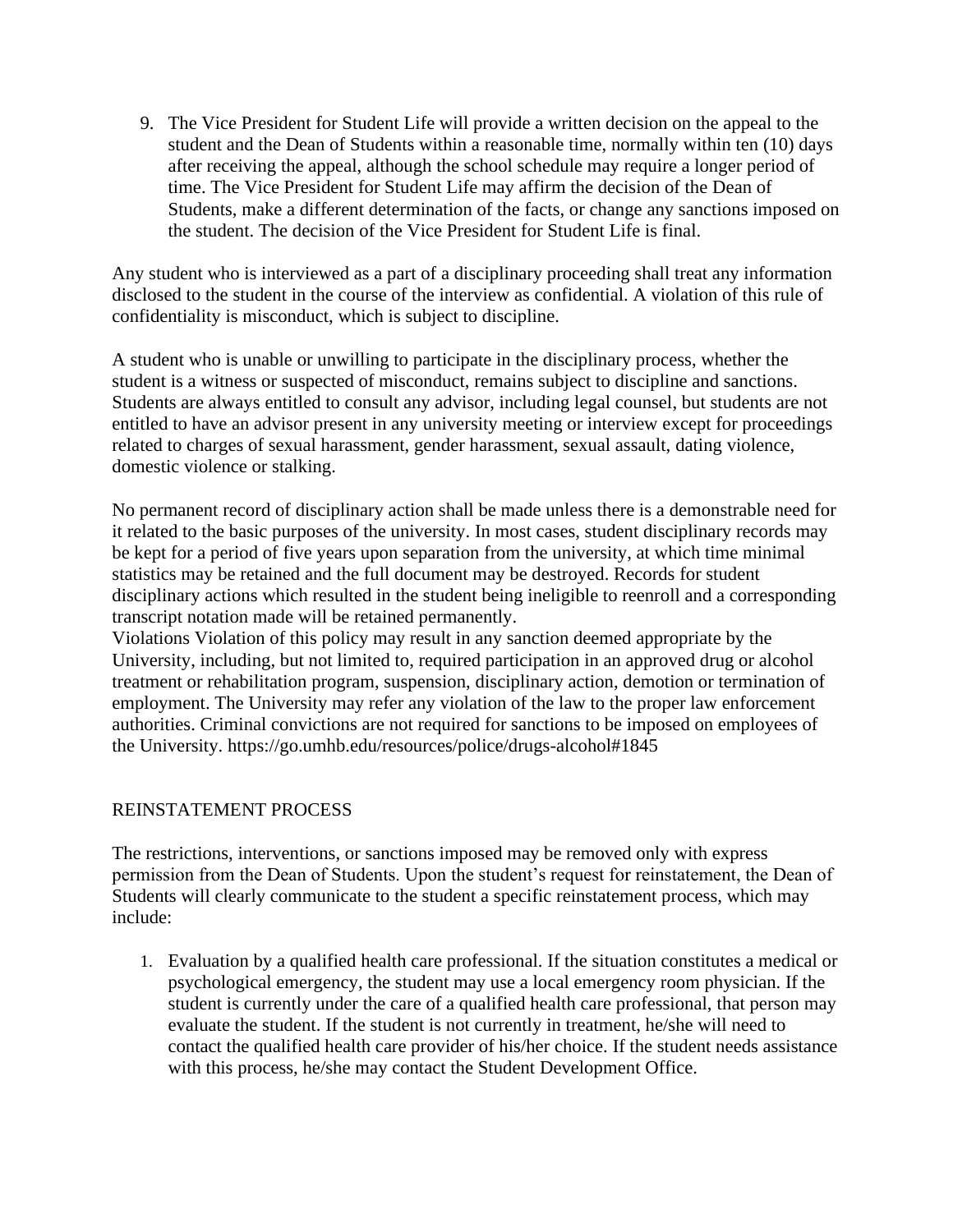- 2. Communication of evaluation results by the qualified health care professional to the Dean of Students. This will require written authorization by the student to the healthcare professional. Evaluation results must substantiate (1) the readiness of the student to return to residential facilities, classes, and/or activities, and (2) any recommendations for continuing treatment. For preliminary purposes, the health care professional may communicate this information verbally; however, it is mandatory that written evaluation results be provided promptly.
- 3. Reinstatement interview with the Dean of Students. The student must schedule an interview with the Dean of Students during office hours  $(8 \text{ a.m.} - 5 \text{ p.m.}, \text{Monday} - \text{m}$ Friday). If the dean is not available, the student may contact the Vice President for Student Life or the Associate Dean of Students and Director of Residence Life.

If the Dean of Students determines that the student is able to resume regular or limited activities, the student will be provided a reinstatement letter.

#### EMPLOYEE ASSISTANCE PROGRAM

Information about drug and alcohol counseling and rehabilitation is available through UMHB's confidential Employee Assistance Program (EAP).

#### HEALTH RISKS ASSOCIATED WITH DRUG AND ALCOHOL USE

#### DRUGS

Narcotics including opioids such as hydrocodone, oxycodone, heroin, and fentanyl can cause euphoria, drowsiness, respiratory depression, constricted pupils, and nausea. The symptoms of an overdose of narcotics are slow and shallow breathing, clammy skin, convulsions, coma, and possible death. Persons experiencing withdrawal from addiction to narcotics can experience watery eyes, runny nose, yawning, loss of appetite, irritability, tremors, panic, cramps, nausea, chills, and sweating.

Depressants such as barbiturates and benzodiazepines (Xanax, etc.) can cause slurred speech, disorientation, and drunken behavior. An overdose of a depressant results in shallow respiration, clammy skin, dilated pupils, weak and rapid pulse, coma, and possible death.

Withdrawal symptoms include anxiety, insomnia, tremors, delirium, convulsions, and possible death.

Stimulants such as amphetamines, methylphenidate, and cocaine (or its derivative, crack cocaine) can cause increased alertness or euphoria, an increased pulse rate and blood pressure, insomnia, and loss of appetite. An overdose of stimulants results in agitation, anxiety, an increase in body temperature, hallucinations, convulsions, and possible death. Withdrawal symptoms include apathy, long periods of sleep, irritability, depression, and/or disorientation.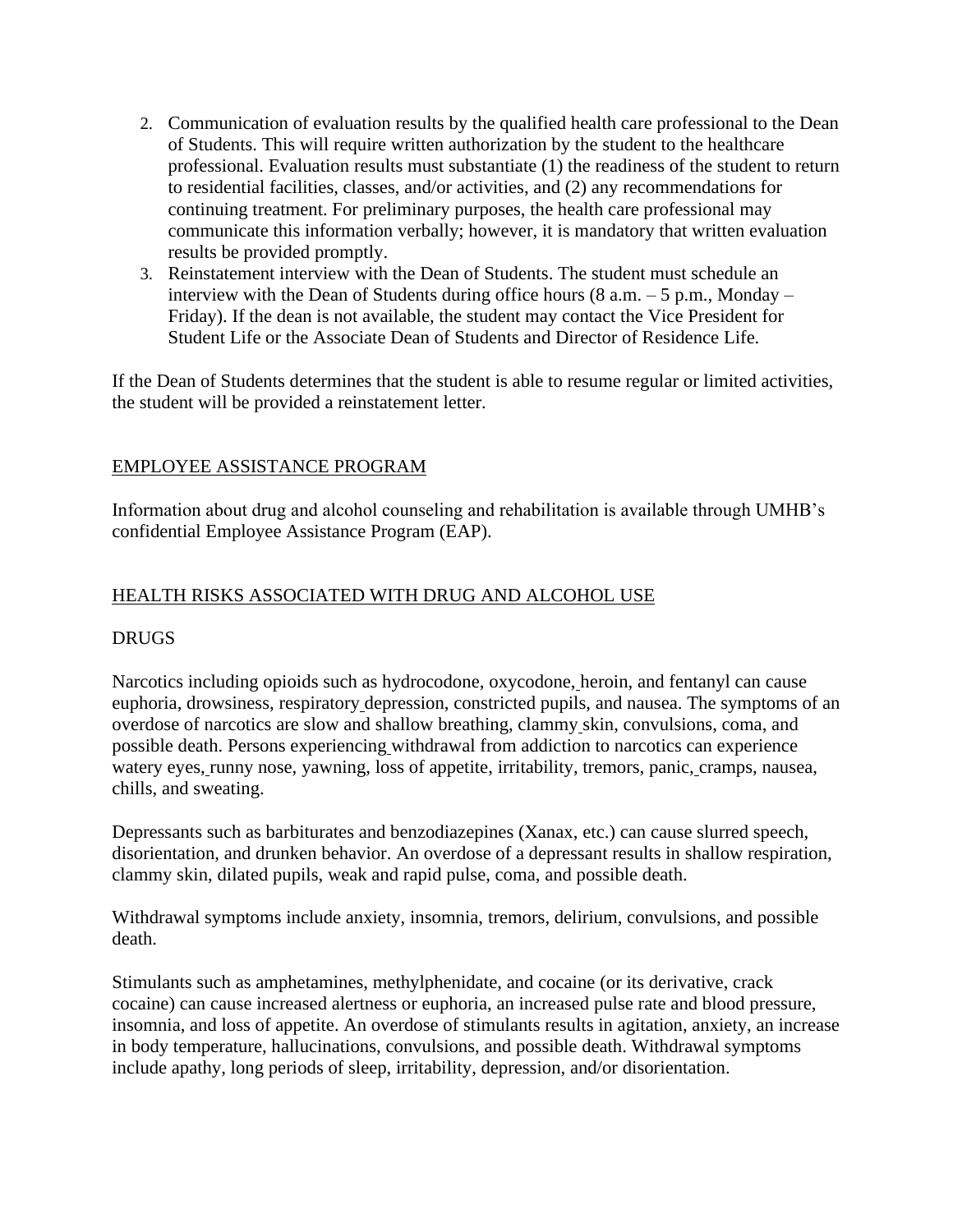Hallucinogens such as LSD, mushrooms or psilocybin, and club or "designer drugs" cause illusions and hallucinations and poor perception of time and distance. The effects of an overdose include psychosis and possible death.

Marijuana, THC infused edibles, and hashish can cause euphoria, increased appetite, relaxed inhibitions, and disoriented behavior. The effects of an overdose include fatigue, paranoia, and possible psychosis. Withdrawal symptoms include insomnia, hyperactivity, difficulty with attention, cannabinoid hyperemesis syndrome, and decreased appetite. Anabolic Steroids (including testosterone and others) may result in psychological dependence. Less is known as to their potential for physical dependence and increased tolerance levels. Possible effects may include virilization, edema, testicular atrophy, gymecomastia, acne, and aggressive behavior. Effects of overdose are unknown. Withdrawal may possibly include depression.

Inhalants (including amyl and butyl nitrite, nitrous oxide, and others) vary in their level of psychological dependence, with less known about their potential for physical dependence and tolerance. Possible effects may include flushing, hypotension, and headache, impaired memory, slurred speech, drunken behavior, slow onset, vitamin deficiency, and organ damage. Overdose may result in methemoglobinemia, vomiting, respiratory depression, loss of consciousness, and possible death. Withdrawal may result in agitation, trembling, anxiety, insomnia, vitamin deficiency, confusion, hallucinations, and convulsions

#### ALCOHOL

Alcohol consumption may cause a number of changes in behavior. Even low doses significantly impair the judgment and coordination required to drive a car safely, increasing the likelihood that the driver will be involved in an accident. Low to moderate doses of alcohol also increase the incidence of a variety of aggressive acts, including spouse and child abuse.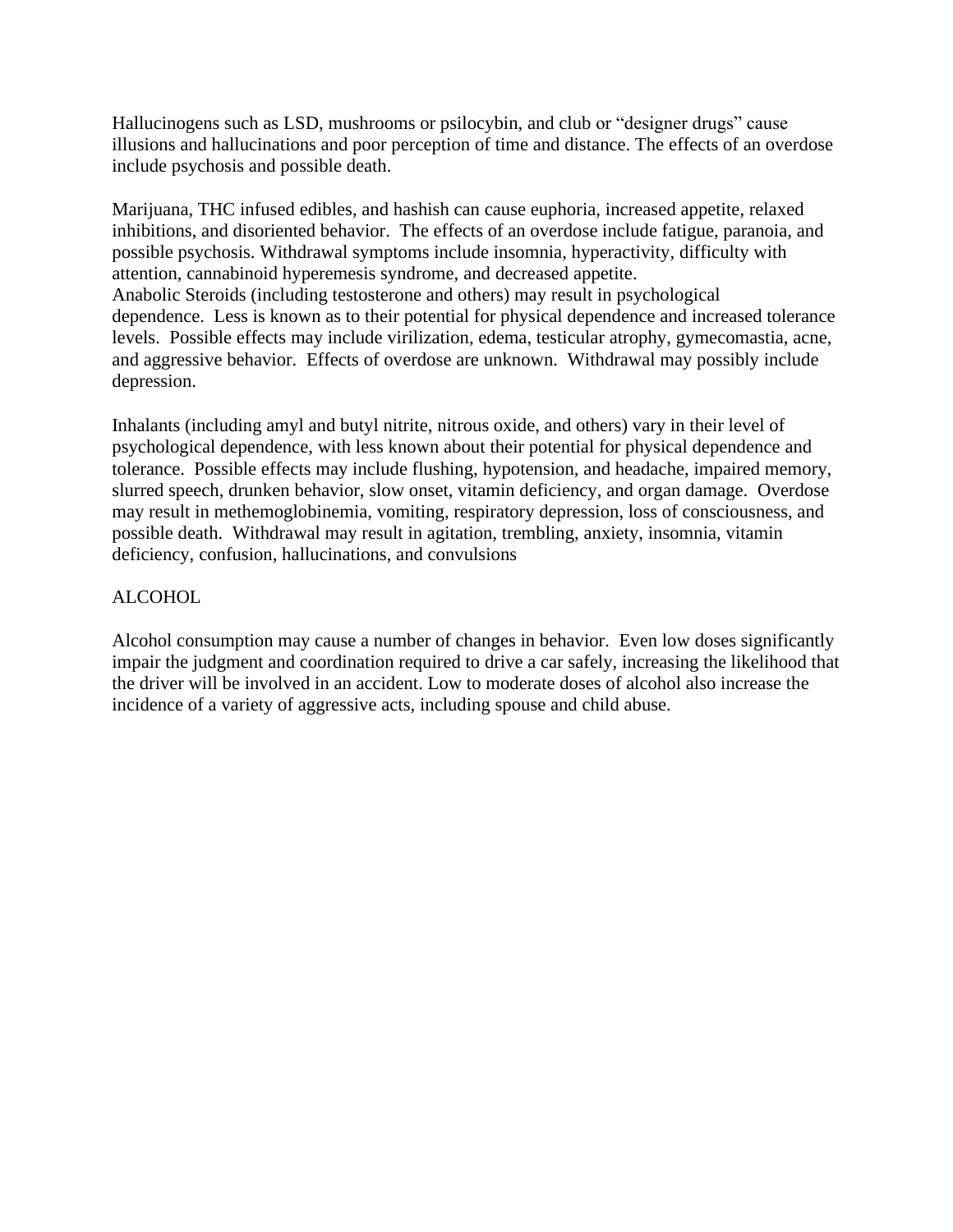Moderate to high doses of alcohol cause marked impairments in higher mental functions, severely altering a person's ability to learn and remember information. Very high doses cause respiratory depression and death. If combined with other depressants of the central nervous system, much lower doses of alcohol will produce the effects just described.

Repeated use of alcohol can lead to dependence. Sudden cessation of alcohol intake is likely to produce withdrawal symptoms, including severe anxiety, tremors, hallucinations, convulsions, or potentially delirium tremens. Alcohol withdrawal can be life threatening. Long-term consumption of large quantities of alcohol, particularly when combined with poor nutrition, can also lead to permanent damage to vital organs such as the brain and the liver.

Mothers who drink alcohol during pregnancy may give birth to infants with fetal alcohol syndrome. These infants have irreversible physical abnormalities and mental retardation. In addition, research indicates that children of alcoholic parents are at greater risk than other children of becoming alcoholics.

\_\_\_\_\_\_\_\_\_\_\_\_\_\_\_\_\_\_\_\_\_\_\_\_\_\_\_\_\_\_\_\_\_\_\_\_\_\_\_\_\_\_\_\_\_\_\_\_\_\_\_\_\_\_\_\_\_\_\_\_\_\_\_\_\_\_\_\_\_\_\_\_\_\_\_\_

## **The University will impose sanctions on students and employees, a description of those sanctions, up to and including expulsion/termination of employment, for violations of these standards of conduct.**

#### GENERAL RULES OF STUDENT CONDUCT

A student's enrollment at the University of Mary Hardin-Baylor is considered by the university to be a declaration of acceptance of the university's standards of conduct. While attending UMHB, a student is expected to obey the laws of the United States, the State of Texas and the City of Belton. Each student is a representative of UMHB and its Christian standards and is therefore expected to demonstrate appropriate conduct both on and off campus.

All local, state, and federal laws are supported by the university. Therefore, any such violations are subject to discipline by civil authorities as well as university officials. Students who engage in these behaviors on or off campus may expect disciplinary action to be imposed by the university. The Dean of Students can suspend a student pending action for serious infractions.

#### GENERAL RULES APPLICABLE TO BOTH VISITORS AND GUESTS:

Visitors and guests are expected to comply with UMHB's alcohol and drug policy which also prohibits being on the campus while intoxicated or impaired by alcohol or drugs. Residents will be held responsible for anyone bringing alcohol or drugs into their room, apartment, or house, or for a visitor who reasonably appears to be intoxicated or impaired by alcohol or drugs.